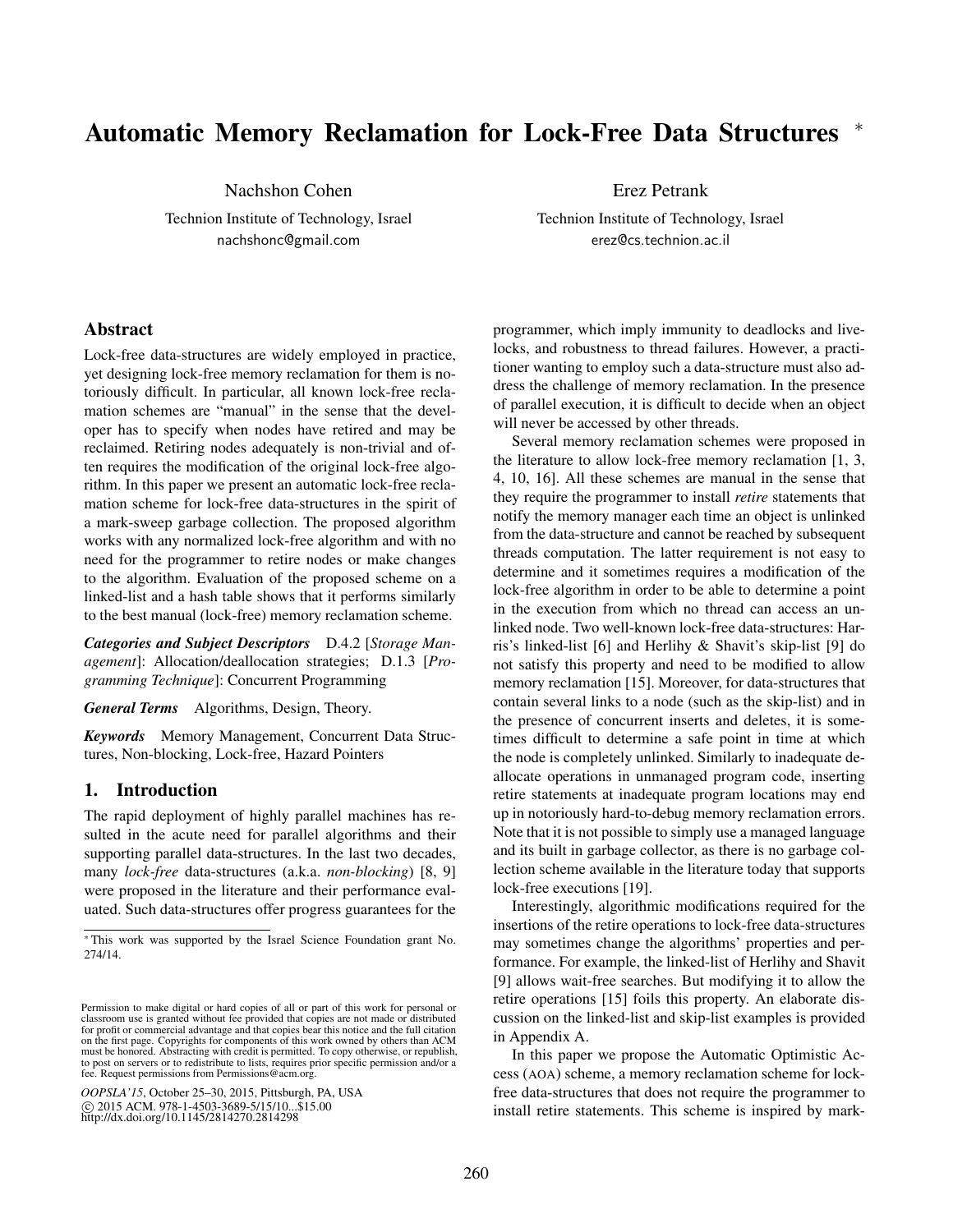sweep garbage collection, but applied at a smaller scale – on a single data-structure with a structured algorithm, instead of over the entire heap with a general program. Recall that we do not know how to perform full-scale lock-free garbage collection over the entire heap [19]). The AOA scheme automatically determines (at run time) the set of unreachable datastructure nodes and reclaims them for future allocations. The obtained benefits are similar to the benefits of garbage collection for the heap: improve reliability, reduce debug time, and make the programmer life easier.

There has been much work on garbage collectors that obtain some partial guarantees for progress [2, 11, 12, 20– 22]. However, none were able to eliminate the seemingly required synchronization barrier (e.g., handshake), when the garbage collector waits for all threads to acknowledge the beginning (or the end) of a collection cycle. A handshake foils lock-freedom because if a thread gets stuck, it does not respond to a handshake and eventually other threads run out of memory. We stress that lock-freedom requires making progress for any possible (and even a worst-case) scheduling. The AOA scheme, unlike all garbage collectors presented in the literature, strictly satisfies the lock-freedom property. In particular, it does not assume that all threads respond to a handshake.

While state-of-the-art garbage collectors can ensure the progress of the program itself, they all fail to guarantee the progress of the collector itself, causing an eventual failure of allocations and the entire program. Three major difficulties that arise in the full garbage collection setting need be dealt with here as well. First, there is the challenge of getting all threads' roots in a lock-free manner. Second, the collector must be able to function with no handshake, meaning that some threads may be executing under the assumption that a previous collection is still active. Finally, to prevent memory bloat, some form of lock-free compaction must be implemented. The last is a minor problem for us, because the nodes of the data-structure are of a fixed size. But we will deal with the first two challenges in the smaller scale of data-structure nodes under data-structure operations.

To read the roots of thread that does not respond, one needs access to its registers but modern CPUs do not allow reading other thread's registers. A naive solution is to make sure that each pointer held by a register also resides in the memory. But that requires a write and a memory fence for each register modification, making the overhead impractical. Building on the structured algorithms of lock-free datastructures, the AOA scheme solves this by making the threads record their roots at known interval and by making threads (in rare cases) return to execute from locations where their roots were known. A carefully merge of root snapshotting and execution restart allows avoiding the continuous recording of local roots. Restarting lock-free operations at various points requires some known structure of the algorithm. An adequate normalized algorithmic structure has been proposed for a different reason in Timnat and Petrank [24]. The AOA scheme is proposed for normalized lock-free algorithms. All lock-free data-structures we are aware of can be represented in an efficient normalized representation.

Finally, since a handshake is not allowed, we must deal with program threads or collector threads that wake up and execute operations without realizing that the garbage collection has advanced to a newer collection cycle and phase. To do that, we employ standard versioning schemes to protect sensitive collector and program shared data. Careful use of versioning provides a correct scheme that reclaims datastructure nodes properly.

The main contribution of this paper is the proposal of the AOA scheme, a lock-free memory reclamation scheme that relieves the programmer from manually inserting retire calls. The AOA scheme is applicable to any lock-free datastructure in the normalized form of [24]. It eliminates the need to modify algorithms to make them amendable to insertions of retire instructions, and it eliminates the need to find adequate locations for the retire instructions themselves. Both of the above tasks are non-trivial as exemplified in Appendix A. The AOA scheme allows a separation of concerns: it facilitates an independent algorithm design that is not memory-management-aware. Memory management can then be added automatically without any modifications to the original algorithm.

The AOA scheme deals with the main challenges of lockfree garbage collection on a small scale. We hope that the techniques and solutions proposed herein will be of use for future attempts on solving the full lock-free garbage collection problem.

*Organization* This paper is organized as follows. In Section 2 we specify assumptions and present the AOA interface. In Section 3 we present an overview of the AOA scheme. In Section 4 we provide some important background. In Section 5 we present the AOA scheme. In Section 6 we present the implementation and evaluation of the AOA scheme. We discuss related work in Section 7, and we conclude in Section 8.

# 2. Settings and Problem Statement

## 2.1 Shared Memory With TSO Execution Model

We use the standard computation model of Herlihy [8]. A shared memory is accessible by all threads. The threads communicate through memory access instructions on the shared memory, and a thread makes no assumptions about the status of any other thread, nor about the speed of its execution.

We also assume the TSO memory model, used by the common x86 architecture. For a formal definition of this model, see Owens et al. [18] and the references therein. Informally, write instructions are cached in a local write buffer and made visible either by a memory fence or by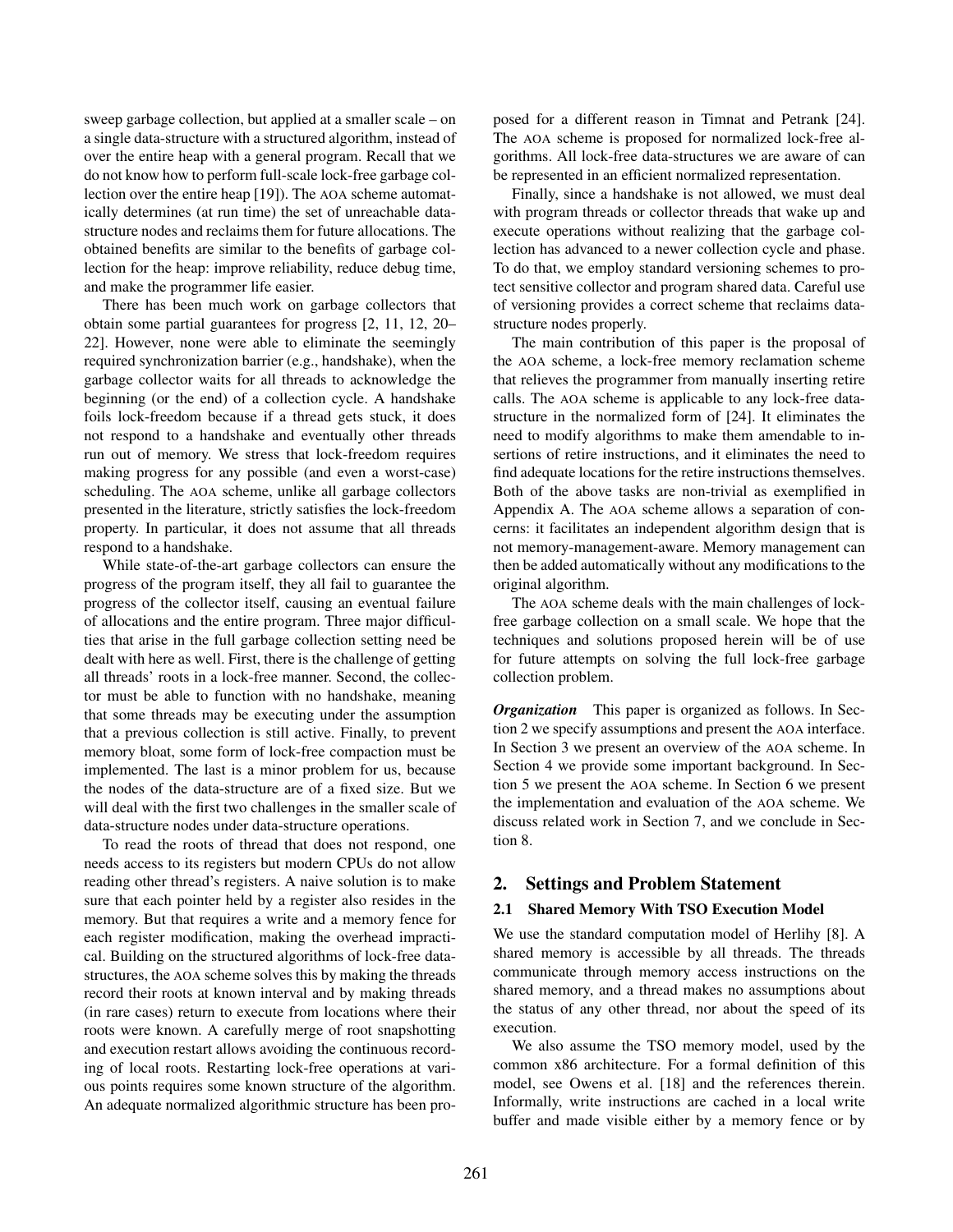an internal CPU action. Reads are not reordered with other reads, and writes are not reordered with other writes.

## 2.2 Lock-Freedom and Wait-Freedom

The AOA scheme provides memory management support for *lock-free* data structure. An data-structure is called *lockfree* (a.k.a. *non-blocking*) [8] if it guarantees that (at least one) operation will complete after the threads execute a finite number of steps. Lock-free data structures are fast, scalable and widely used. They eliminate deadlock, livelock, and provide guaranteed system responsiveness. In the last two decades, many efficient lock-free implementations for almost all common data structure have been developed. While the lock-free property is important, it does not rule out starvation of threads. It is possible that some threads make progress but others do not. This paper focuses on memory management support for lock-free data-structures.

The *wait-free* guarantee is a stronger guarantee, ensuring that each and every operation terminates in a finite number of steps and, in particular, without dependence on the behavior of other processes in the system. Wait-free data-structures are more complicated to design and not many wait-free implementations were known until recently. A series of recent papers led to a mechanical simulation of normalized lockfree algorithms in a wait-free manner [13, 14, 24], which produced many efficient wait-free algorithms as well.

## 2.3 Problem Definition

The AOA scheme automatically finds unreachable objects and reclaims them. However, unlike a full garbage collection, the AOA scheme only reclaims objects of a predetermined data-structure and it requires that the data-structure algorithm be presented in the normalized form of [24]. Next we specify the data-structure's nodes and links and the interplay between the data-structure, the AOA scheme, and the underlying system.

We think of a data-structure as a set of objects that are connected via data-structure links (or pointers). The datastructure objects are denoted *nodes*. Each node may have *link* fields and *data* fields; link fields contain pointers to other nodes while data fields do not contain pointers to other nodes. A pointer in the node that references an (outside) object that is not a data-structure node (i.e., that the AOA is not responsible for reclaiming) is not called a link. It is a data field. In addition, there exists a set of global pointers from outside the data-structure to nodes in the data-structure, that allow access to the data-structure. These pointers are denoted *GlobalRoots* and their location must be supplied to the AOA scheme via the interface defined in Subsection 2.4. We assume that the location of GlobalRoots are not modified during the execution. For example, a head pointer, pointing to the head of a linked-list is a global pointer. Note that the content of a global root can be modified or nullified, but the location of the root cannot be modified. We assume that all pointers that allow access to nodes in the data-structure

are registered as GlobalRoots using the proper interface. The pointers that are used by the data-structure operations to traverse the structure are not called global roots. They are *local* roots (local to each operating thread) and will be discussed below.

All pointers into the data-structure, including links, global roots, and local roots may contain *marked* (tainted) pointers that do not point to the beginning of a node. Specifically, many lock-free algorithms steal a bit or two of the address for other purposes, such as preventing the modification of the pointer. We assume a function that gets a marked pointer and computes the address of the node implied by it. We denote this function as *unmark*. In many implementation, using the function  $\textit{unmark}(P)$  that simply clears the two least significant bits of *P* is adequate.

Similarly to a garbage collector, the AOA scheme reclaims all nodes that are not reachable (by a path of links) from the global and local roots. However, the AOA scheme does not consider all the pointers that are directly available to the program as local roots. The AOA scheme may reclaim an object that is being read by the program. In other words, when the program reads an object without modifying it, the pointer to this object does not protect it from being reclaimed. Thus, local pointers, that reference objects that are only read and not modified, are not considered local roots for the reachability scan, and objects reachable only from such pointers can be reclaimed. So in the AOA scheme we only consider local pointers that participate in modifications of the shared memory as roots for the traversal of live objects. The interval during which a local pointer counts as a root for the automatic memory reclamation is defined and explained in Subsection 5.2.

Since nodes that the thread read can be reclaimed before the thread accesses them, an effort is made to make the access of reclaimed nodes safe from hitting a trap. This is achievable by using a user level allocator and not returning pages to the operating system. Alternatively, the signal handler can be configured to ignore the trap in such a case.

Throughout the rest of the paper we assume that enough space is allocated for the program. Otherwise, an out-ofmemory exception will foil lock-freedom in a non-interesting manner. We also assume that data-structure nodes and the content of global roots are modified only via data-structure operations that are presented in the normalized form of [24].

*An Example: the Harris-Michael Linked-List* Let us exemplify the definitions above by considering the Harris-Michael linked-list [15]. Consider the following snippet of code: The data-structure node in this case is the struct node structure. This struct contains a single link at offset 0 (the next pointer) and two data fields. The void\* field is considered a data field and it must not point to a node. This datastructure has two global roots: *{*&list1head,&list2head*}*, which are located at fixed locations in memory. Each global root contains a pointer to a node. Note that while the nodes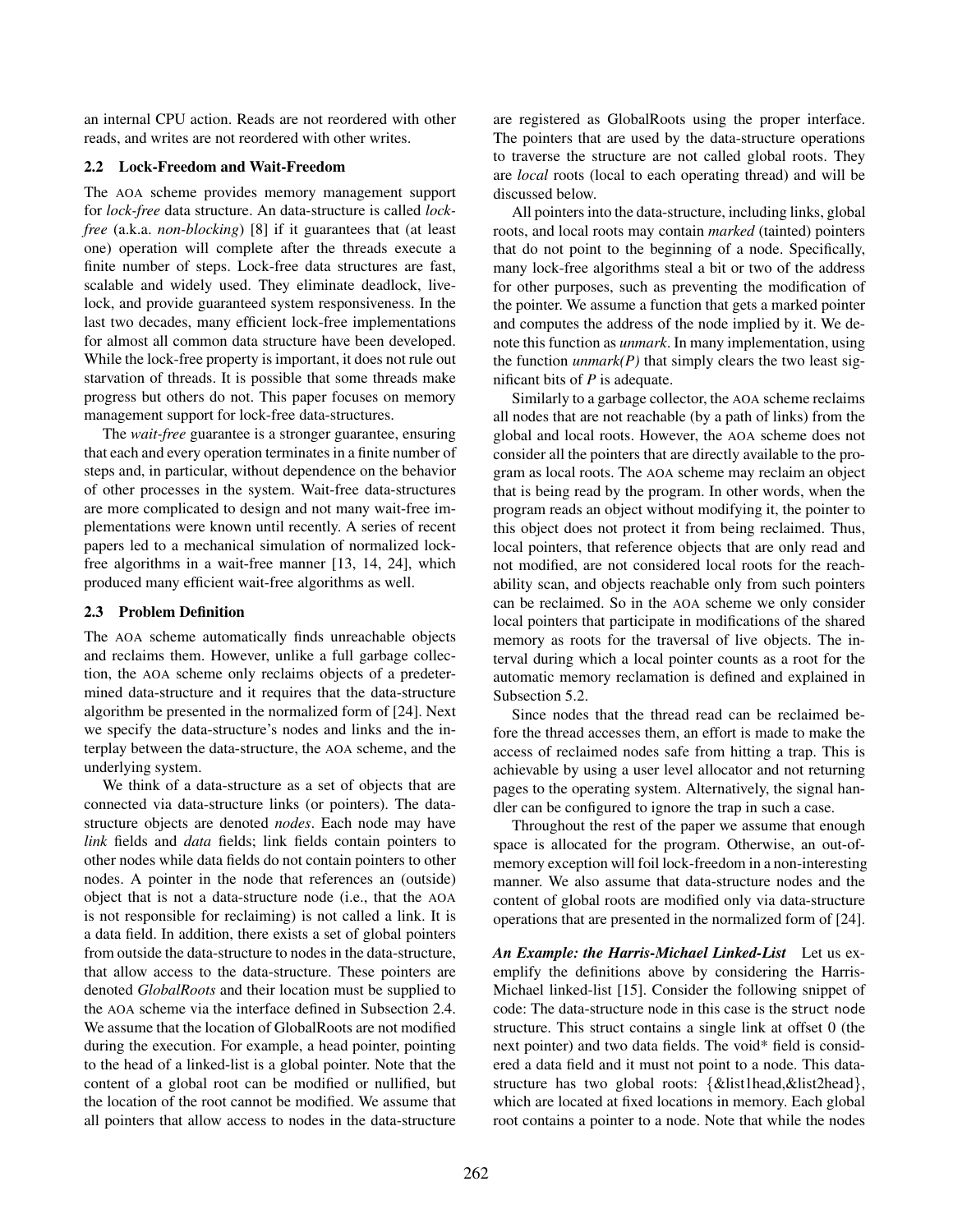|             | <b>Listing 1. Harris-Michael linked-list</b> |
|-------------|----------------------------------------------|
|             | struct node{                                 |
| $2^{\circ}$ | struct node *next:                           |
| $3^{\circ}$ | <b>int</b> key;                              |
| $4^{\circ}$ | void *data:                                  |
|             | $5 \}$                                       |
| 6           | struct node *list1head, *list2head;          |

referenced by list1head and list2head may change, the locations of the pointers list1head and list2head are fixed throughout the execution.

#### 2.4 The AOA Interface

Let us now briefly describe the interface between the AOA scheme and the data structure it serves. A complete description of the interface is presented at Appendix C.

The data structure is responsible for providing a description of the data-structure node class to the AOA implementation. The description includes the class size, the number of pointers, and the location (offset) of each pointer. In addition, the program provides the location of all global roots to the AOA scheme. Before starting to execute data structure operations, the program initializes the AOA scheme by calling its initialization function.

Each read and write of the original algorithm operations must be modified to include a read- and write-barrier. This can be done automatically by a compiler, but in our simple implementation we let the programmer add these barriers manually. All allocations of data-structure nodes must be handled by the AOA functionality using a dedicated function.

The AOA scheme can be applied to multiple data structures in the same program. In this case, the AOA scheme interface is replicated. All components of the interface, including the allocation function, the write-barrier, etc. are implemented once for each data structure. A data-structure name prefix is used to distinguish the different interfaces.

# 3. Overview

In this section we provide an overview of the AOA scheme. The AOA scheme extends the optimistic access scheme [4], using it to reclaim nodes. The AOA scheme is a fast lockfree reclamation scheme and our goal is to keep the overhead of reclaiming nodes low. But while the (manual) optimistic access scheme assumes *retire* instructions were installed by the programmer at adequate locations to notify a disconnect of a node from the data-structure, the AOA scheme can work without any retire statements.

The AOA scheme design is inspired by the mark-sweep garbage collector. It marks nodes that are "reachable" by the program threads and it then reclaims all nodes that were not marked. On one hand, the task here is simpler, because we are only interested in reachability of nodes of the datastructure and not the reachability of all objects in the heap.

However, the reclaimer must avoid scanning the roots of the threads (as some threads may not be responding), it must make sure that threads that wake up after a long sleep do not cause harm, and it must make sure that threads that stop responding while scanning reachable nodes do not make the entire tracing procedure miss a node.

*Reachability, Roots, and Concurrence.* The first step in the design is an important observation. The observation is that when running Cohen and Petrank's optimistic access scheme [4], all nodes that must not be reclaimed at any point in time are reachable from either global pointers (as defined in Section 2.3) or from hazard pointers used by that scheme. The AOA is built to preserve this temporal observation in the presence of concurrent execution. While the observation is correct for a snapshot of the execution, the AOA scheme works with it in a concurrent manner. First, the reclamation scheme is modified so that all active threads join the reclamation effort as soon as possible. Second, the setting of hazard pointers and the cooperation of other threads (by checking whether a reclamation has started and then moving to cooperate) is modified to ensure the correctness of the reclamation. These modifications ensure that active threads do not modify the reachability graph in a harmful way before joining the reclamation effort. Note that joining the reclamation effort does not block a thread's progress as the reclamation execution is lock-free and finite.

*Protecting the Collector's Data-Structures.* A classical mark-sweep garbage collector works in *cycles*, where in each cycle, one collection (mark and sweep) is executed. In this paper we use the term *phase* and not *cycle* to denote a reclamation execution in order to stress that the execution is asynchronous. Not all threads are assumed to cooperate with the currently executing reclamation and some threads may be (temporarily) executing operations that are relevant to previous phases. All garbage collectors we are aware of assume that the phases are executed in order; no thread starts a phase before all threads have finished all stages of the previous phase. This is not the case for us as we must deal with threads that do not respond.

A second challenge for the AOA is to deal with threads executing in an outdated reclamation phases and make sure that they do not corrupt the reclamation execution of the current phase. A proper execution is ensured using versioning of the reclaimers' shared data. Variables that can be corrupted by threads executing the wrong phase are put alongside a field that contains the current phase number. These variables are modified via a CAS that fails if the current phase number does not match the local phase (the phase observed by the thread that executes this modification). Before starting a new phase, all such *phase-protected* variables are updated to a new phase. Thus a late thread will never erroneously modify such phase-protected collector data.

An example of a phase-protected variable is the mark-bit table. The concern here is that a thread executing the wrong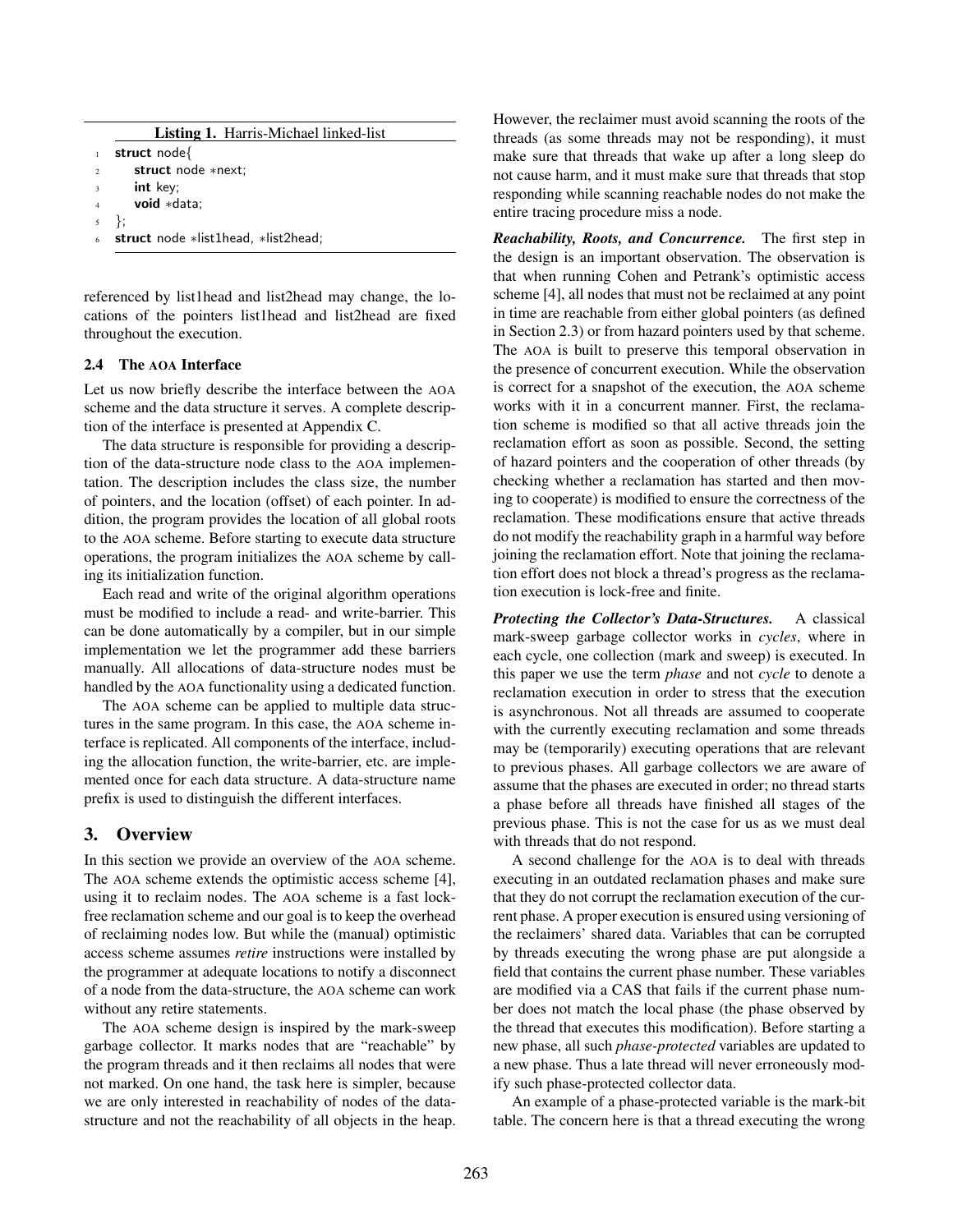phase may mark a spurious node, corrupting the currently executing marking stage. Since the mark-bits are phaseprotected, a thread executing the incorrect phase will fail to mark a spurious node.

Similarly to standard garbage collection, we are able to ensure that in each phase, all nodes that were unreachable at the beginning of the phase are reclaimed and recycled for new allocations.

*Completing Work for Failing Threads.* The final challenge is the proper completion of a collection phase even if a thread fails in the middle of the phase. Before discussing the solution, we start by explaining the race condition that may harm the progress guarantee of the AOA algorithm. During the mark stage, it is customary to execute the following loop: pop an item from the mark-stack, attempt to mark this node, and if successful, scan the node's children. Suppose a thread drops dead after marking a node and before inserting its children to its mark-stack. Then the node's children must be scanned, but other threads have no way of knowing this. This race condition is traditionally handled by waiting for the thread to respond, which revokes the algorithm's progress guarantee.

To handle this challenge, we modified the mark stage as follows. First, we let the local mark-stack of each thread be readable by other threads. Second, we designed the mark procedure to satisfy the invariant that children of a marked node are either marked or are visible to other threads. Thus, even if a thread get stuck, other threads can continue to work on nodes that reside on its stack and no node is lost. This solution allows the AOA scheme to complete a garbage collection phase even when a thread crashes in the middle of marking a node.

A similar race may happen during the sweep phase, but with less drastic consequences. When a thread processing a chunk of memory for sweep purposes is delayed, we allow nodes that reside in that chunk to not be processed and not be handed to the allocator. The unprocessed chunk is a small fraction of the memory, making the harm negligible. Furthermore, these free spaces are recovered at the next phase.

## 4. Background

In this section we briefly describe the normalized representation and the optimistic access scheme, on which the AOA scheme relies. We also present the read- and write-barriers of the AOA scheme, which are inherited from the optimistic access scheme.

#### 4.1 Normalized Data-Structures [24]

The AOA scheme assumes that the data-structure implementation is given in a normalized form. In this subsection we briefly describe what a normalized data-structure implementation looks like and explain why the normalized representation is required. Let us start with the latter.

The AOA scheme (infrequently) allows threads to access nodes whose underlying memory was reclaimed and recycled. Such an access may return an arbitrary value, which must not be relied on. When this happens, the execution is rolled back to a *safe point* where the stale value does not exist, and all references point to real (unreclaimed) nodes. In addition, a mark and sweep algorithm starts by gathering local references to nodes (denoted root collecting in the GC literature). To avoid considerable overhead, threads publish their local references only during safe points. However, additional references may be added to the threads' local state after the last encountered safe point; these references are not traced during the garbage collection phase. Thus, rolling back the execution to the safe point returns threads to the point where the thread's roots match the collected roots. The structure of a normalized form allows for easy definition of safe points and the rolling back mechanism. Next we informally explain what a normalized implementation looks like. The formal definitions are provided in Appendix B and in [24], but the discussion here is sufficient to understand the rest of the paper.

Loosely speaking, a normalized form partitions each data-structure operation into three routines. The first routine, called the *CAS generator* receives the input of the operation. It searches the data-structure and prepares a list of CAS instructions that would apply the required operation. The second routine, called the *CAS executor*, receives the prepared list of CASes and executes it, stopping at the first failure (or after all CASes were executed). The third routine, called *wrap-up*, receives the input of the operation, the CAS list prepared by the CAS generator, and the number of CAS executed by the CAS executor method. It determines whether the operation has completed, and (in case of success) also the returned value. Otherwise, the operation is started again using the *CAS generator*.

The partition into three routines needs to satisfy that the first routine (the CAS generator) and the third routine (the wrap-up) are *parallelizable*. An execution of a parallelizable routine depends only on its input, and not on the local state of the executing thread. Furthermore, at any point during the execution of a parallelizable routine it is possible to abandon the local state and return to the beginning of this routine without harming the correctness of the operation. Due to the special structure of parallelizable routines, it is possible to define a safe point at the beginning of such a routine. Consequently, at any point during execution, it is possible to abandon the execution and (re)start from such a safe point.

The simplest example of a parallelizable routine is a routine that starts from the data-structure root (e.g. head pointer) and then traverses part of the data-structure, never modifying shared memory. Such a routine depends only on the (unreclaimable) data-structure root, and restarting the traversal from scratch is always correct. More complex parallelizable routines may write to shared memory, if this modifica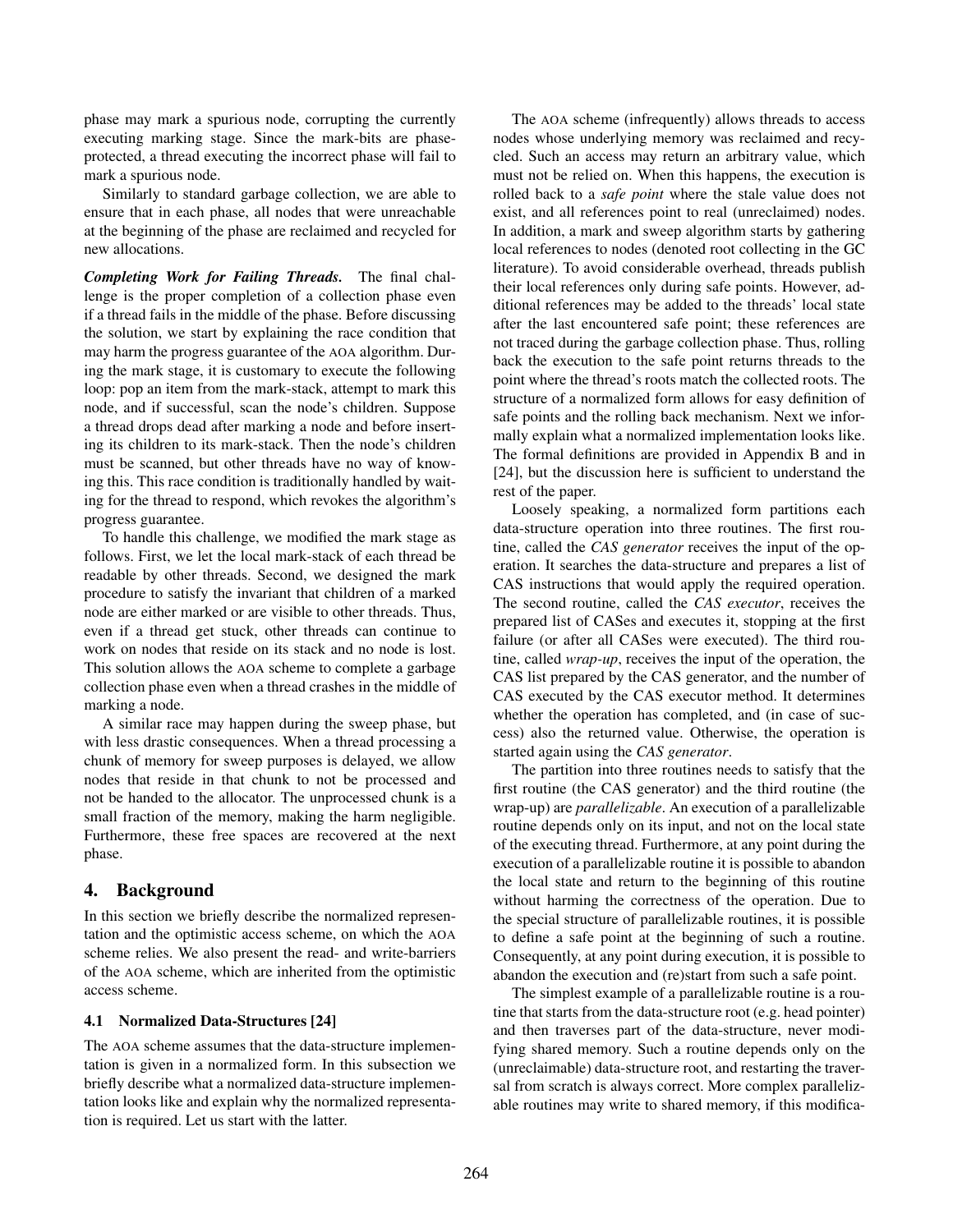tion does not change data-structure semantics but only the underlying representation. A typical example is the physical delete of nodes that were previously marked (logically deleted) in Harris-Michael linked-list. In general, modifications of shared memory in normalized data-structures are allowed only via the CAS instruction.

When the AOA scheme executes parallelizable methods, it uses their nice properties and it returns to a safe point when needed. In contrast to the CAS generator and the wrap-up routines, the *CAS executor* is not parallelizable and cannot be (safely) restarted. Thus, the AOA scheme ensures that references in the thread's local state are always made visible during the execution of the CAS executor. By definition of the CAS executor method, it never reads from shared memory, and so the references in the thread's local state never change during the execution of the CAS executor. The references in the thread's local state are made visible during the execution of this routine by recording them publicly once before the CAS executor begins.

Finally, we note that efficient normalized representations exist for all lock-free data-structures of which we are aware. Further details appear in Appendix B and in [24].

#### 4.2 The Optimistic Access Scheme [4]

The AOA scheme extends the optimistic access scheme, and uses some of the mechanisms it supplies. In this subsection we sketch the design of the original (manual) optimistic access scheme and specify some details that the AOA scheme inherits.

The optimistic access scheme was designed to provide fast manual lock-free memory reclamation for datastructures in normalized form. The optimistic access scheme was able to allow fast reads from the shared memory without the high overhead incurred by earlier schemes. To this end, it allowed optimistically reading a node even if this node might have been concurrently reclaimed. When a thread discovered that the read value might be stale, it used the rolling-back mechanism of the normalized representation to abandon the local state (including the stale value) and restart from a safe point.

To discover when a value is potentially stale, the optimistic access scheme works in phases. In each phase, it attempts to reclaim only nodes that were unlinked and manually retired at the previous phase. Each thread has a flag, called the *warning bit*, and at the beginning of a phase, the warning bits of all threads are set. When a thread notices that its warning bit is set, the thread clears its warning bit and rolls back the execution to a safe point. Therefore, we get the invariant that a thread may read a stale value only when its warning bit is set.

The optimistic access scheme assumes that memory is never returned to the operating system, so that accessing recycled nodes does not trigger traps. The AOA scheme follows the optimistic access scheme by allowing optimistic accesses

and prohibiting the returning of pages to the operating system.

Writes cannot be executed optimistically since an optimistically executed write may corrupt a node used by other threads. Thus, each thread has a set of three globally visible "hazard" pointers, called *WriteHPs*. The optimistic access scheme does not reclaim nodes pointed to by hazard pointers. Before the write begins, the thread writes the three participating pointers (the modified node, the expected pointer, and the new pointer) to its WriteHPs. Then it checks whether the warning bit has been set. If it has, the thread clears its warning bit and rolls back the execution to a safe point, and if it hasn't, then the CAS to the shared memory can be executed safely. These hazard pointers can be cleaned immediately after the CAS completes. However, there are some hazard pointers that need to be kept for longer than the execution of a single CAS as explained below.

The optimistic access scheme occasionally makes threads roll back the execution to a safe point. The scheme maintains an invariant that after returning to a safe point, a thread's local state does not contain references to reclaimed nodes. This means that local pointers into the data-structures (links) that are held at a safe point must be protected with hazard pointers along the execution starting at a safe point and as long as the thread might return to this safe point.

Safe points are clear and simple for normalized datastructures. Two such safe points are defined by the optimistic access scheme. The first safe point is at the beginning of the CAS generator routine and the second safe point is at the beginning of the wrap-up routine. The inputs to the CAS generator are the inputs of the entire operation and so they do not contain a reference to a node except for global roots. Thus there is no need to protect any local pointer following this safe point. But the second safe point, at the beginning of the wrap-up routine, does have local pointers that reference nodes in the data-structure. The inputs to the wrap-up routine are again the inputs to the operation, but also the CAS list generated by the CAS generator. In order to make sure that any thread that returns to this safe point has local pointers into nodes that were not reclaimed, all pointers in the CAS list are protected by hazard pointers. These hazard pointers are set just before starting to execute the wrap-up method and are only cleared at the end of the wrap-up method.

In addition to protecting safe points and their subsequent instructions, the optimistic access scheme never rolls back the CAS executor because it writes to shared space and these actions cannot be undone. Therefore, all the nodes the CAS executor accesses during its execution must not be reclaimed and they are also protected throughout its execution. The inputs to the CAS executor is the CAS list generated by the CAS generator, with exactly the same roots as is the safe point at the beginning of the wrap-up routine (discussed in the previous paragraph). Thus, the roots in the CAS list are published immediately before the CAS generator finishes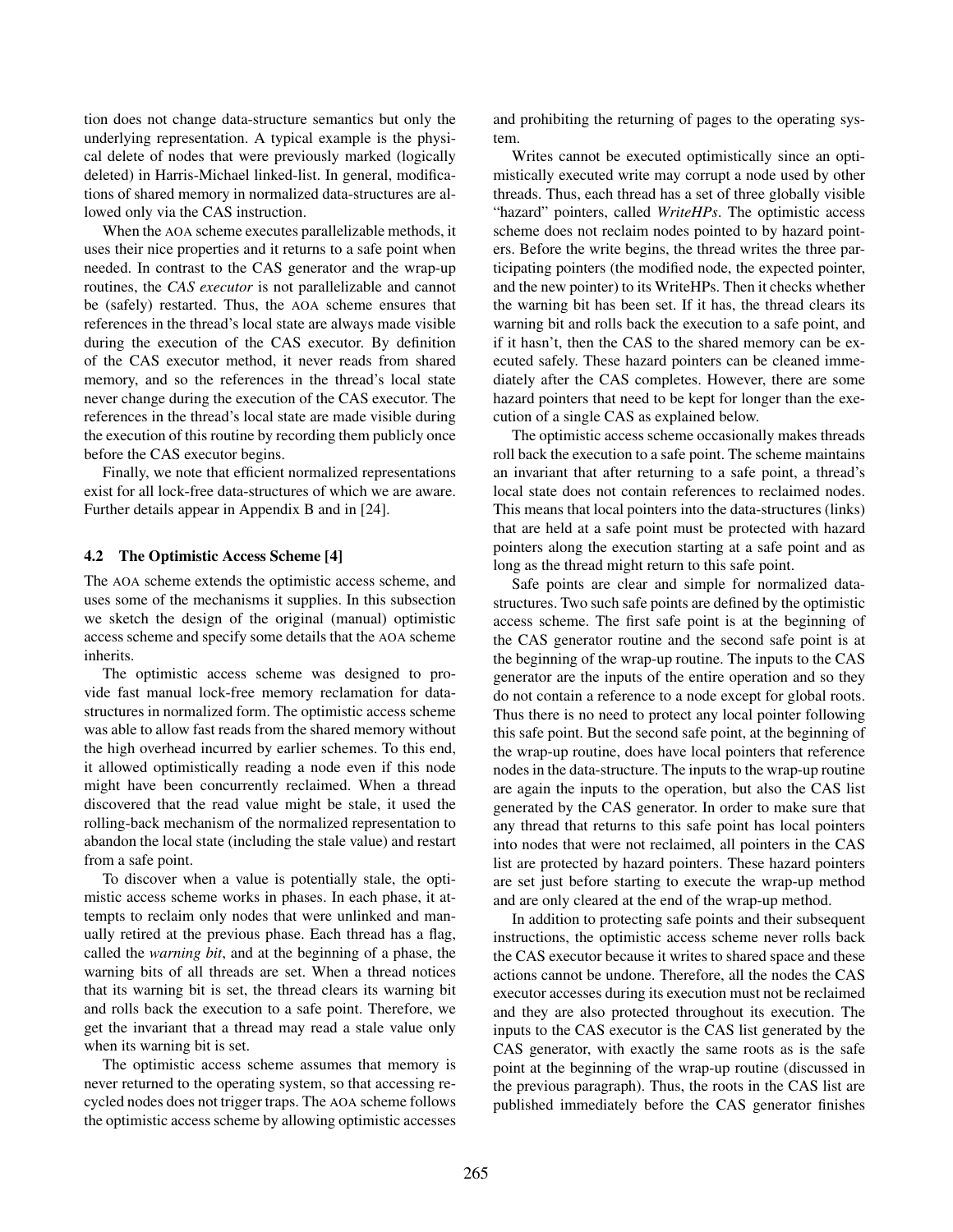|                         | <b>Listing 2.</b> Reading shared memory                        |
|-------------------------|----------------------------------------------------------------|
|                         | //Original instruction: $var=\ast ptr$                         |
| $\mathfrak{D}$          | $var=\ast ptr$                                                 |
| $\overline{\mathbf{3}}$ | $\mathbf{if}(\mathsf{thread}\text{-}\text{-}\mathsf{warming})$ |
| $\overline{4}$          | $thread->warming=0;$                                           |
| 5                       | helpCollection(); $//$ different from the OA scheme.           |
| 6                       | restart; // from the beginning of currently                    |
| 7                       | // executing routine                                           |
|                         |                                                                |

## Listing 3. Write shared memory

```
1 // Original instruction: res=CAS(O.field, A, B)
2 WriteHPs[0]=UNMARK(0);
3 if (A is a node pointer) WriteHPs[1]=UNMARK(A);
4 if (B is a node pointer) WriteHPs[2]=UNMARK(B);
5 memory fence();
6 if(thread>warning){
      thread->warning=0;
      helpCollection();// different from the OA scheme.
      9 restart; // from the beginning of currently
10 // executing routine
11 }
12 res=CAS(O.field, A, B);
13 WriteHPs[0]=WriteHPs[1]=WriteHPs[2]=NULL;
```
and are preserved during the execution of the CAS executor and the wrap-up routines.

#### 4.2.1 Adopting Optimistic Access Scheme Code into the AOA Scheme

Let us specify how the above description of the optimistic access scheme gets adopted into the AOA scheme. In Listings 2, 3, and 4 we present code executed in the AOA scheme. Listing 2 is executed with each read from shared memory (a.k.a. a read-barrier). The code in Listing 3 is executed whenever one writes to the shared memory during the execution of the parallelizable CAS generator method or the parallelizable wrap up method. The code in Listing 4 is executed at the end of the CAS generator method. These algorithms are the same algorithms as in the optimistic access scheme, except for one difference that is crucial for correctness: threads that find out that a phase has changed (their warning bit is set) move to helping the reclamation procedure. As mentioned in Section 2.3, we sometimes need to access a pointer that was marked by the original lock-free algorithm. We use the notation UNMARK $(O)$  for a routine that returns a pointer to the beginning of the node *O*, without any mark that the algorithm might have embedded in the pointer.

At the end of the wrap-up routine, all SafePointHPs are cleaned (i.e., set to NULL).

Listing 4. End of CAS generator routine

- <sup>1</sup> *//Assume output of the CAS generator has been set to* 2 //a sequence of CASes:  $CAS(O_i-field_i, A_i, B_i), 0 \leq i < k$
- $S$ afe $P$ oint $HPs =$  all node pointers in the CAS sequence
- 4 \_\_memory\_fence();
- <sup>5</sup> if(thread*>*warning)*{*
- thread->warning=0;
- helpCollection();// different from the OA scheme.
- <sup>8</sup> restart; *// from the beginning of currently*
	- <sup>9</sup> *// executing routine (CAS generator)*
- <sup>10</sup> *}*

```
11 // End of CAS generator method
```
## 5. The Mechanism

In this section we present the details of the AOA scheme. We start by describing the memory layout, and then describe the three stages of the algorithm: the root collecting, the mark, and the sweep. We assume that the program has the cooperation code described in Listings 2, 3, and 4 described above.

Recall that we use the term *phase* (and not *cycle*) to denote a reclamation execution in order to stress that the execution is asynchronous. Not all threads are assumed to be cooperating with the currently executing reclamation. Each phase is further partitioned into three *stages*: root collection, mark, and sweep. In the first stage of a phase all global pointers plus all references residing in threads' hazard pointers are collected. In the second stage of a phase we mark all nodes reachable from the set of root pointers collected in the first stage. In the third stage of a phase we sweep, i.e, reclaim all non-marked nodes and remove the marks from marked nodes, cleaning them to prepare for the mark of the next phase.

#### 5.1 Memory Layout

The AOA scheme uses four globally visible variables: a phase counter, an allocation pool, a mark-bit table, an additional (small) mark-bit table for each array, and a sweep chunk index.

The phase counter is the first variable that is incremented when a new phase starts. It holds the current collection phase number and is used to announce the start of a new phase.

The allocation pool contains the nodes ready to be allocated during the current phase. It is emptied at the beginning of a phase, refilled during the sweep phase, and then used for new allocations. The allocation pool is phase-protected, meaning that adding or removing items can succeed only if the attempting thread is updated with the current phase number. The allocation pool is implemented as a lock-free stack, where the head pointer is put alongside a phase-number field. Modifications of the head pointer are executed by a wide CAS, which succeeds only if the phase number is correct. Every item in the pool is an array containing 126 en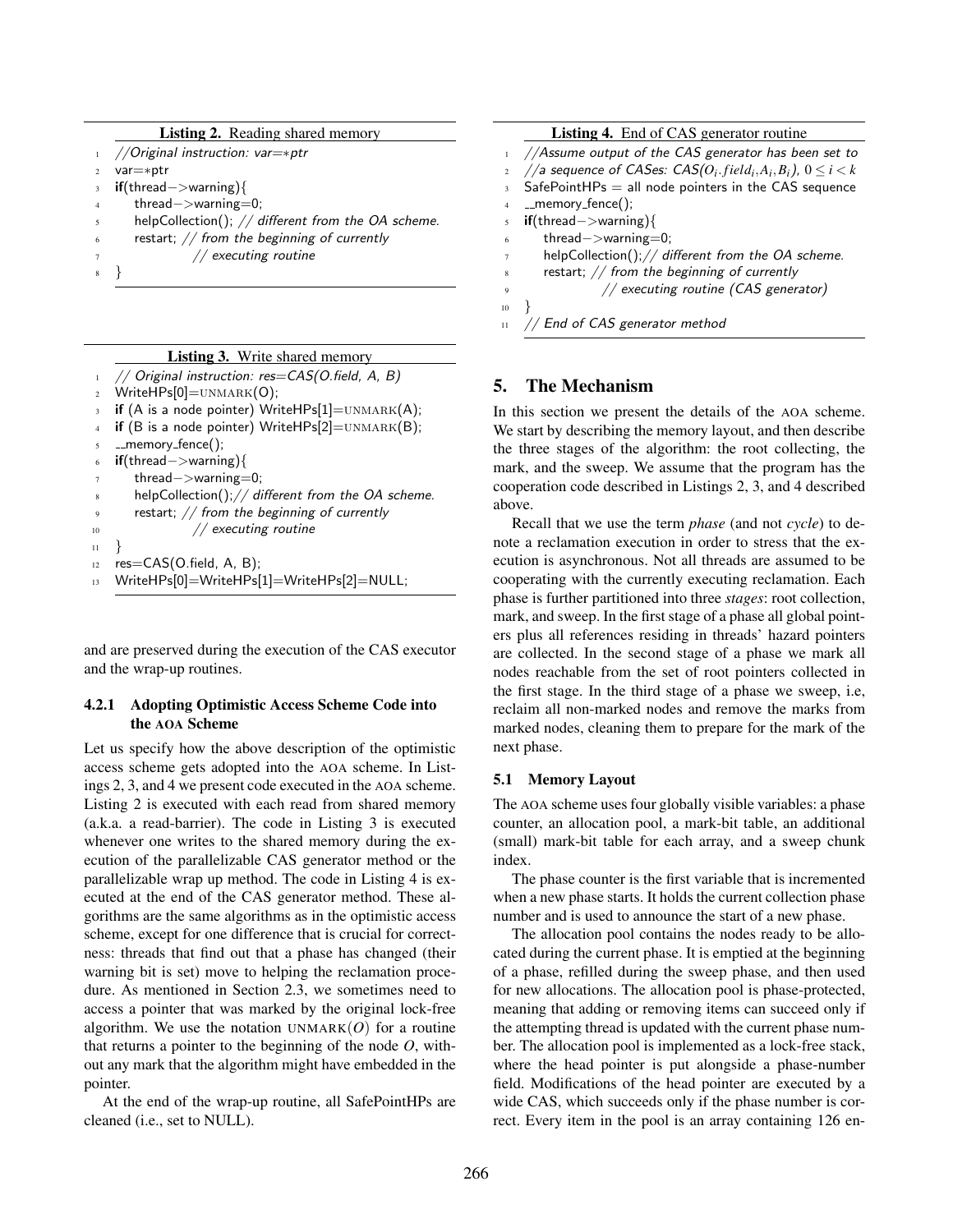tries; thus a thread accesses the global pool only once per 126 allocations. Like the global pool, the local pools are also emptied at the beginning of a phase.

The mark-bit table is used for the mark stage. To avoid spuriously marking nodes by threads operating on previous phases, every 32 mark-bits are put alongside a 32-bit phase number. The marking procedure marks a node with a 64 bit CAS that sets the respective bit while checking that the phase number was not modified. If necessary, it is possible to extend the phase number to 64-bits by using a wide CAS instruction of 128 bits. However, even for frequent triggering in which a new reclamation phase starts after allocation of 1000 nodes, wraparound of the 32-bits phase number occurs only once per  $2^{32} \cdot 1000 \approx 4.3 \cdot 10^{12}$  allocations.

The sweep chunk index is a phase-protected index used to synchronize the sweeping effort. It contains a 32-bit index that represents the next sweep page that should be swept. This variable is phase protected, put alongside a 32-bit phase number, and modified only via a 64-bit CAS.

#### 5.1.1 Load Balancing for Tracing Arrays of Pointers

The AOA scheme employs an additional mark-bit table for each large arrays of links. (For example, for a hash table.) An array may create a problem for load balancing if not partitioned. It is preferable that each thread will trace a different part of the array and not compete with the other threads on tracing the entire array. Thus the AOA scheme divides each array into *chunks* and associates a mark bit for each chunk. These mark-bits are phase-protected; similarly to the markbit table, every 32 bits are put alongside a 32-bits phase number. The mark bit is set if the respective chunk was traced and all references already appear in the mark-stack. In addition, the AOA scheme associates an additional counter for each array that is used for synchronizing the tracing efforts. This counter is used to divide the chunks between threads. If a chunk is treated as a simple node, threads may continuously compete for tracing a chunk, reducing efficiency. The counter is used to optimistically divide chunks into threads such that each thread will start by tracing a different chunk. But at the end, when the counter goes beyond the array limits, threads make sure all chunks have been marked before moving on to trace the next node.

#### 5.2 Root Collecting

Collecting the roots for the AOA collection phase amounts to gathering all hazard pointers and global roots. This is a huge simplification over general garbage collection for which efficient lock-free root scanning is a major obstacle. Note that we do not need thread cooperation to obtain these roots, and we can gather the roots even if threads are inactive. The code for the root collection procedure appears in Listing 5.

Root collection is done by every thread participating in the collection phase. In fact, if a node is unreachable from the roots collected by some thread, then this node is guaranteed to be unreachable. But threads that observed previous

|                         | <b>Listing 5.</b> Root collecting |
|-------------------------|-----------------------------------|
|                         | void collectRoots(LocalRoots){    |
| $\mathfrak{D}$          | For each thread $T$ do            |
| $\overline{\mathbf{3}}$ | LocalRoots $+=$ T. Write HPs      |
| $\overline{4}$          | LocalRoots $+=$ T.SafePointHPs    |
| $\overline{5}$          | For each root in GlobalRoots      |
| 6                       | LocalRoots $+=$ *root             |
|                         |                                   |

roots may declare it as reachable (denoted floating garbage). It is possible to reach a consensus about the roots, or even to compute the intersection of the collected roots, but a simpler solution is to let every thread to collect roots on its own and to trace them.

Let us say a few words of intuition on why it is enough to trace only nodes accessible by hazard pointers (in addition to the global roots). In a sense, the hazard pointers represent local roots for the garbage collection of the data-structure. A memory reclamation phase starts with raising the warning flags of all threads. Suppose that threads could immediately spot the warning flag and could immediately respond to it. In this case all threads immediately start helping the collection and then they return to a safe point in which the hazard pointers actually represent all the local roots that they have into the data-structure. However, the threads do not respond immediately. They may perform a few instructions before detecting the warning flag. The barriers represented in Listings 2, 3, and 4 ensure that if a thread modifies a link during a collection phase (after the flag is set), then the modified node, the old value, and the new value are stored in hazard pointers (and thus are considered roots). Thus no harm happens during this short execution until the flag is detected.

#### 5.3 The Mark Stage

In the mark phase we start from the data-structure root pointers and traverse inner-data-structure pointers to mark all reachable data-structure nodes. This procedure is executed while other threads may be executing operations on the datastructure but in a very limited way. Each thread that discovers that reclamation is running concurrently joins the reclamation effort immediately.

One of the things we care about is that if a thread fails, then other threads can cover for it, completing the work on its plate. To do this, we let each thread's mark-stack be public and also a thread keeps a public variable called *curTraced* which holds a pointer to the node it is currently working on. This allows all other threads to pick up the tracing of a failed thread.

Next, let us describe the basic tracing routing that traces one single node that currently resides on the top of the markstack. The reclaiming thread starts by peeking at the top of its local mark-stack, reading the first node. We stress that this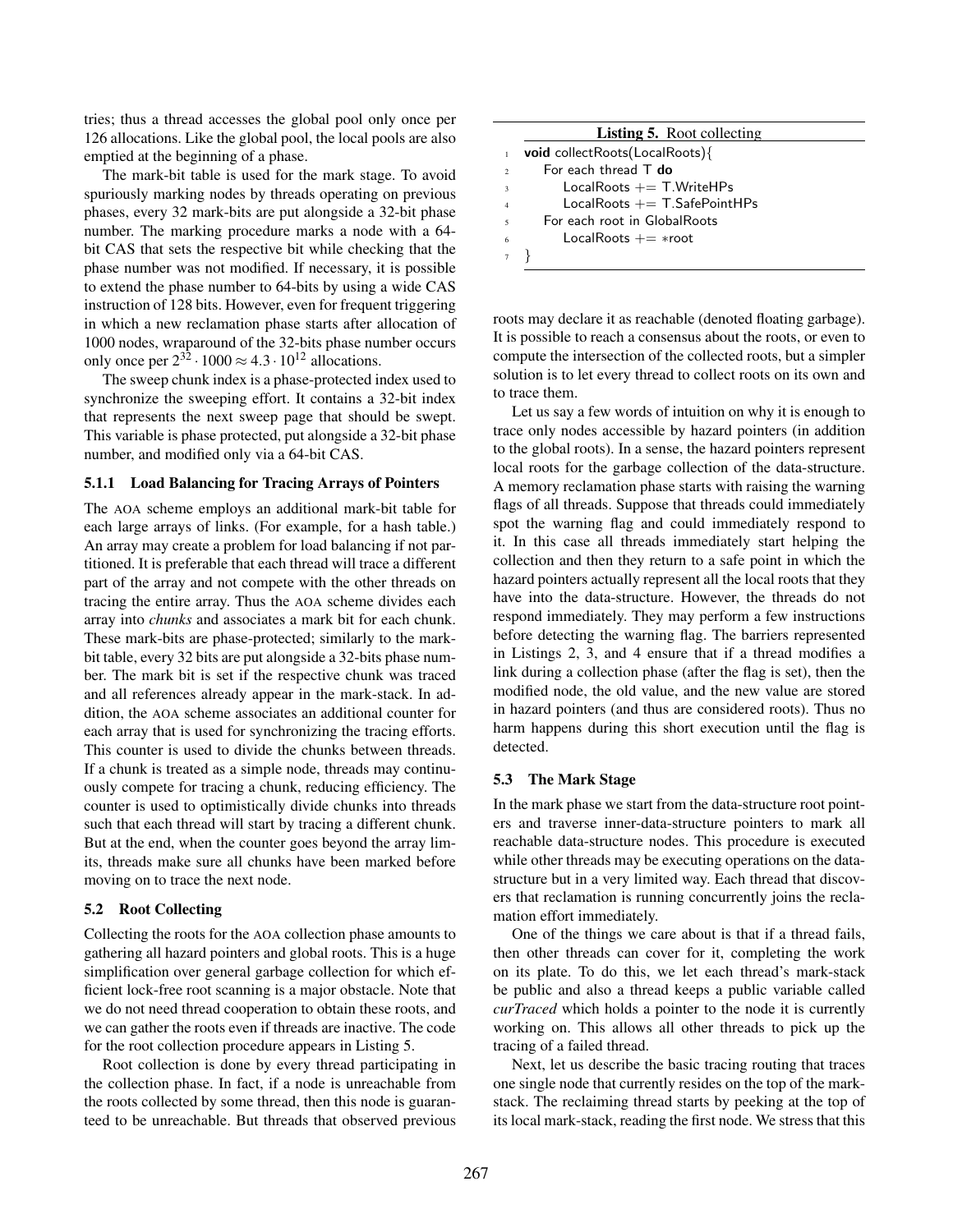## Listing 6. Mark a node

| $\,1\,$        | //Attempt to process (mark) a single node from the                      |
|----------------|-------------------------------------------------------------------------|
| $\overline{2}$ | //markstack. Return LOCAL_FINISH if local markstack                     |
| 3              | //is exhausted, 0 otherwise.                                            |
| $\overline{4}$ | int markNode(){                                                         |
| 5              | $if(markstack.is-empty())$                                              |
| 6              | return LOCAL_FINISH;                                                    |
| 7              | $obj = markstrack, peek();$                                             |
| 8              | $if($ is_marked(obj) $\vert\vert$                                       |
| 9              | phase(markbit(obj))!=localPhase){                                       |
| 10             | $markstack.pop()$ ;                                                     |
| 11             | return $0$ ;                                                            |
| 12             | ł                                                                       |
| 13             | curTraced=obj;                                                          |
| 14             | $pos = -$ markstack.pos; //popping obj.                                 |
| 15             | for each child C of obj do                                              |
| 16             | markstack.push(C);                                                      |
| 17             | $\mathbf{if}(\text{mark(obj)}) // successfully modified mark-bit table$ |
| 18             | return $0$ :                                                            |
| 19             | $else{$                                                                 |
| 20             | //undo pushing children.                                                |
| 21             | markstack.pos=pos;                                                      |
| 22             | delete entries above pos (set to NULL);                                 |
| 23             | return $0$ ;                                                            |
| 24             | }                                                                       |
| 25             | ł                                                                       |

node is not popped, since popping it makes it "invisible" to other threads and then they cannot help with tracing it. Second, the thread checks that the node is still unmarked and the phase is correct. If the node is already marked it is popped from the mark-stack and we are done. If the global phase was incremented, we know that we have fallen behind the reclamation execution, so tracing terminates immediately. It is fine to terminate reclamation at this point because the reclamation phase that we are in the middle of has already been completed by concurrent threads and we can attempt to continue allocating after updating to the current phase. Third (if the node is unmarked and the phase is correct), the mark procedure saves the traced node in *curTraced*. Now there is a global reference to the traced node and we pop it from the mark-stack. Next, the mark procedure traces the node, pushing the node's children to the mark-stack. Finally, the thread attempts to mark the traced node by setting the relevant bit in the mark-bit table. This mark operation succeeds if the node was unmarked and the local phase matches the global phase. If the node is successfully marked, we are done. If we fail to mark the node, then the node's children are removed from the mark-stack and we return. The code of the tracing routine appears in Listing 6. This procedure returns "LOCAL FINISH" if the local mark-stack has been exhausted, and the constant 0 otherwise.

The markNode routine is invoked repeatedly until the local mark-stack is empty. But an empty (local) mark-stack of a thread does not imply the termination of the marking stage. Determining global termination in a lock-free manner is our next challenge. The tracing stage completes when all mark-stacks and the *curTraced*s of all threads contain only marked nodes. However, a thread cannot simply read all mark-stacks, because the mark-stacks can be modified during the inspection. This challenge is solved by noting a special property of the *curTraced* variable. A thread T modifies its curTraced variable when it discovers an unmarked object. If a thread inspects T's mark-stack, finds everything marked (and also T's curTraced is marked) and if and during the inspection period T's curTraced variable is not modified and T's local phase does not change, then T's mark-stack was also not modified during this period. If, however, something did change, or something was not marked, then T either finds a unmarked node and helps marking it or it simply starts the inspection from scratch.

Checking whether the marking stage completed starts by recording the current phase and the curTraced variables of all threads. Then it inspects mark-stacks of threads executing the current phase. Finally it reinspects the curTraced variable and the local phase of all threads. If no local phase was modified, no curTraced variable was modified, and all markstacks and all curTraced variables contained only marked nodes, then tracing is complete. If the thread observes an unmarked node and the thread is executing the current phase, it helps with tracing it. If the curTraced variables were modified and the inspecting thread observed no unmarked node, then the thread restarts the inspection. The code that checks whether the marking effort completed and the code that executes the marking stage are presented in Listing 7.

#### 5.4 Sweep

The sweep stage is simpler than the previous stages. The sweep is done in granularity of pages, denoted *sweep pages*. Each thread synchronously grabs a sweep page and places all unmarked nodes in this page in the allocation pool. Synchronization is done by a phase-protected atomic counter, so that threads executing an incorrect phase will not grab a sweep page. A thread executing the sweep of an incorrect phase will not corrupt the allocation pool since the allocation pool is phase protected as well. A thread that drops dead at a middle of a sweep causes all unmarked nodes on this sweep page to be abandoned for the current phase. However, at most a single sweep page is lost per unresponsive thread.

Typically, sweep is also used to clear the marks from all nodes in preparation for the next collection phase. This is not done here. Instead, the mark clearing is executed at the beginning of a new phase. During a new phase initiation we need to protect all mark-bit words with the new phase number. While creating this protection we can clear the marks simultaneously with no additional cost.

The sweep algorithm is presented in Listing 8. It is divided into two functions. The first function, sweepPage, processes a single page, moving all unmarked nodes to the al-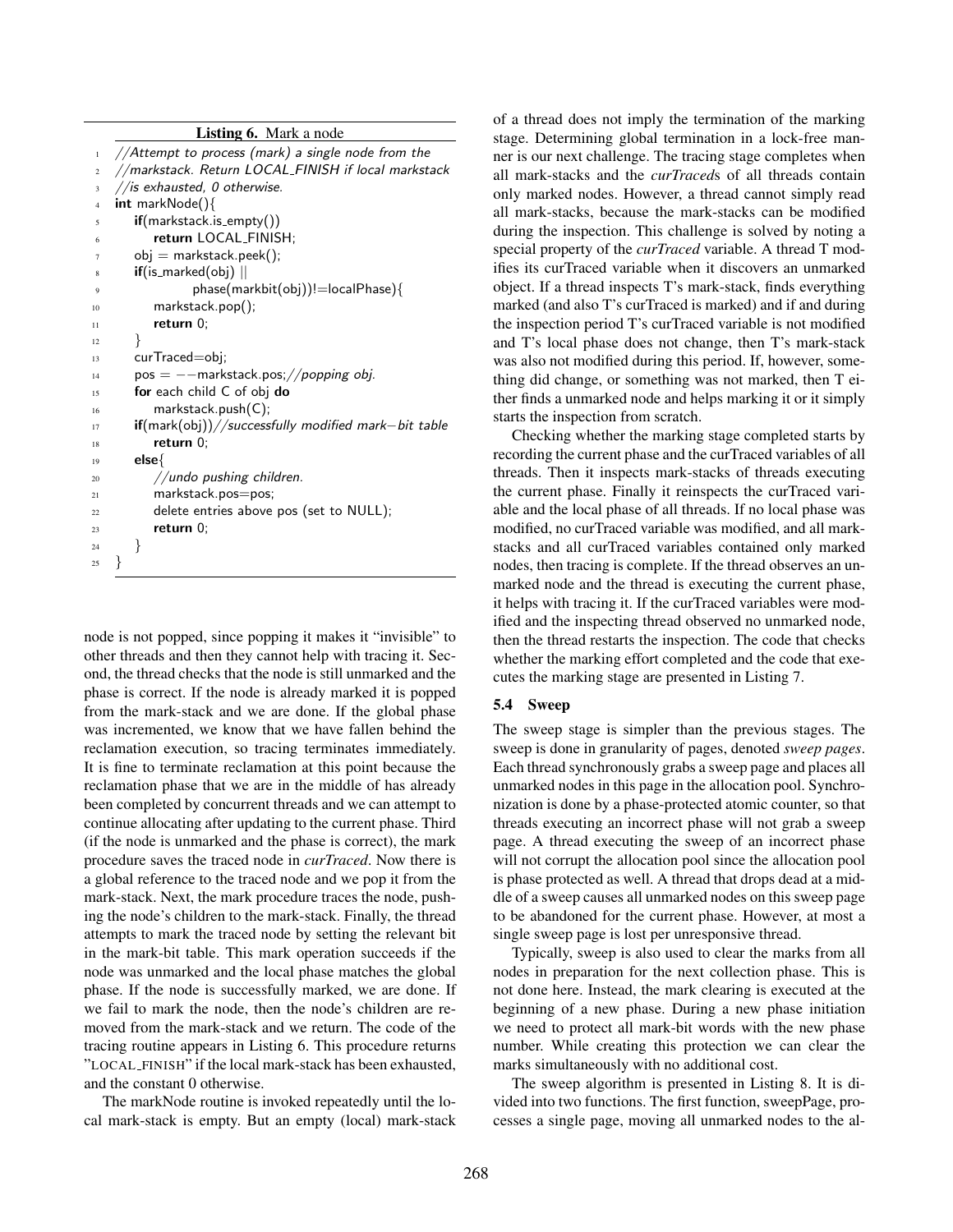|                | <b>Listing 7.</b> mark-finish-or-progress                       |
|----------------|-----------------------------------------------------------------|
| $\mathbf{1}$   | bool finish_or_progress(){                                      |
| $\overline{2}$ | int curPhases[numThreads];                                      |
| 3              | void *curTraces[numThreads];                                    |
| Δ              | for each thread $T$ at index $\mathbf i$ do                     |
|                | curPhases[i]=T.localPhase;                                      |
| 6              | curTraces[i]=T.curTraced;                                       |
| 7              | if(curPhases[i]==thread.localPhase &&                           |
| 8              | !is_marked(curTraces[i]))                                       |
| 9              | {help(curTraces[i]); return false;}                             |
| 10             | for each thread $T$ at index i do{                              |
| 11             | $if($ curPhases[i] $!=$ thread.localPhase $)$ continue;         |
| 12             | for each markstack record R of T do{                            |
| 13             | $\mathbf{if}(\text{!is\_marked}(R))$                            |
| 14             | help(R);                                                        |
| 15             | return false;                                                   |
| 16             | }                                                               |
| 17             | $\}$                                                            |
| 18             | $\mathbf{r}$                                                    |
| 19             | for each thread $\top$ at index i do                            |
| 20             | <b>void</b> $*ct = T.curTraced:$                                |
| 21             | $if$ (cur $Traces[i]!=ct$ )                                     |
| 22             | return false;//progress made by other thread.                   |
| 23             | if(curPhases[i]!=T.localPhase)                                  |
| 24             | return false; //thread i joined the mark.                       |
| 25             | return true;//finished.                                         |
| 26             | ł                                                               |
| 27             | <b>void</b> help( <b>void</b> *node){                           |
| 28             | $\textbf{if}(\text{thread.} \text{localPhase} == \text{phase})$ |
| 29             | markstack.push(node);<br>else                                   |
| 30             |                                                                 |
| 31             | markstack.clear(); $//$ finish mark stage.                      |
| 32             | ł<br>$void$ markStage(){                                        |
| 33             | do{                                                             |
| 34             | while(markNode()!=LOCAL_FINISH){}                               |
| 35<br>36       | }while(finish_or_progress()==false);                            |
| 37             | ł                                                               |
|                |                                                                 |

location pool. The second function, sweep, synchronizes the sweeping effort between all participating threads.

## 5.5 Phase Triggering

Similarly to triggering of general garbage collection, triggering a reclamation is more of an art than science. Various triggering mechanisms can be used. In our simple implementation we used a very simple heuristic. Before the measurement began we allocated a fixed number of nodes and inserted them to the allocation pool. This can be thought of as analogue to a memory manager that allocates a heap for its use in an execution. A new phase was triggered when the allocation pool was exhausted. During the collection phase all unreachable nodes were returned back to the allocation pool.

This implementation ensures that everything is lock-free. If one uses an underlying allocator to extend the allocation

|                | <b>Listing 8.</b> Sweep                                |
|----------------|--------------------------------------------------------|
| $\mathbf{1}$   | sweepPage(int pageNumber){                             |
| $\overline{c}$ | <b>void</b> *page = $getPage(pageNumber);$             |
| 3              | for each node O residing in page $do\{$                |
| $\overline{4}$ | $if(maxk-bit(O)==false)$                               |
| 5              | localPool.insert(O);                                   |
| 6              | if(localPool.size ==LOCAL_POOL_SIZE){                  |
| 7              | allocationPool.insert(localPool, localPhase);          |
| 8              | localPool.reset();                                     |
| 9              | }                                                      |
| 10             | ł                                                      |
| 11             | ł                                                      |
| 12             | sweep $()$                                             |
| 13             | while(true) $\frac{1}{2}$ //while sweep not finished.  |
| 14             | $\text{do} \frac{1}{2}$ obtain a single page for sweep |
| 15             | $int64$ old = sweep_chunk_index;                       |
| 16             | $if(index(old) >= numSweepPage)$                       |
| 17             | $return$ ;//sweep finished                             |
| 18             | $if(phase(old)! = localPhase)$                         |
| 19             | return;//entire phase finished                         |
| 20             | $int64$ new=old $+1$ ;//same phase, index $+1$         |
| 21             | }while(!CAS(&sweep_chunk_index, old, new));            |
| 22             | //Sweep nodes on obtained page.                        |
| 23             | sweepPage(index(old));                                 |
| 24             | }                                                      |
| 25             | ł                                                      |

pool dynamically, then one should make sure that the underlying allocator is lock-free and does not allow unmapping of previously allocated pages (note that unmapping pages generally foils lock-freedom), then it is possible to consider other triggering schemes that adapt to the runtime behavior of the data-structure. In Listing 9 we present the code for allocating a node and the code for triggering a new collection phase.

# 6. Methodology and Results

We used the AOA reclamation mechanism with two widely used data-structures: Harris-Michael linked-list and a hash table. We compared the execution of these data-structures with the AOA mechanism to executions of these data-structures with the basic manual optimistic access mechanism. This scheme represents the most efficient manual reclamation available today. We also compared to executions with no reclamation and to executions with a reference counting mechanism. Although not stated by its author, the reference counting method of Valois [25], enhanced by Michael [17], can be applied automatically by the compiler if there is no cyclic garbage. Since cyclic garbage is not common in many lock-free data-structures, reference counting can be considered an alternative to the AOA method proposed in this paper. It offers comparable guarantees.

On commodity hardware, reading the node reference and incrementing the reference count is not atomic. If the node is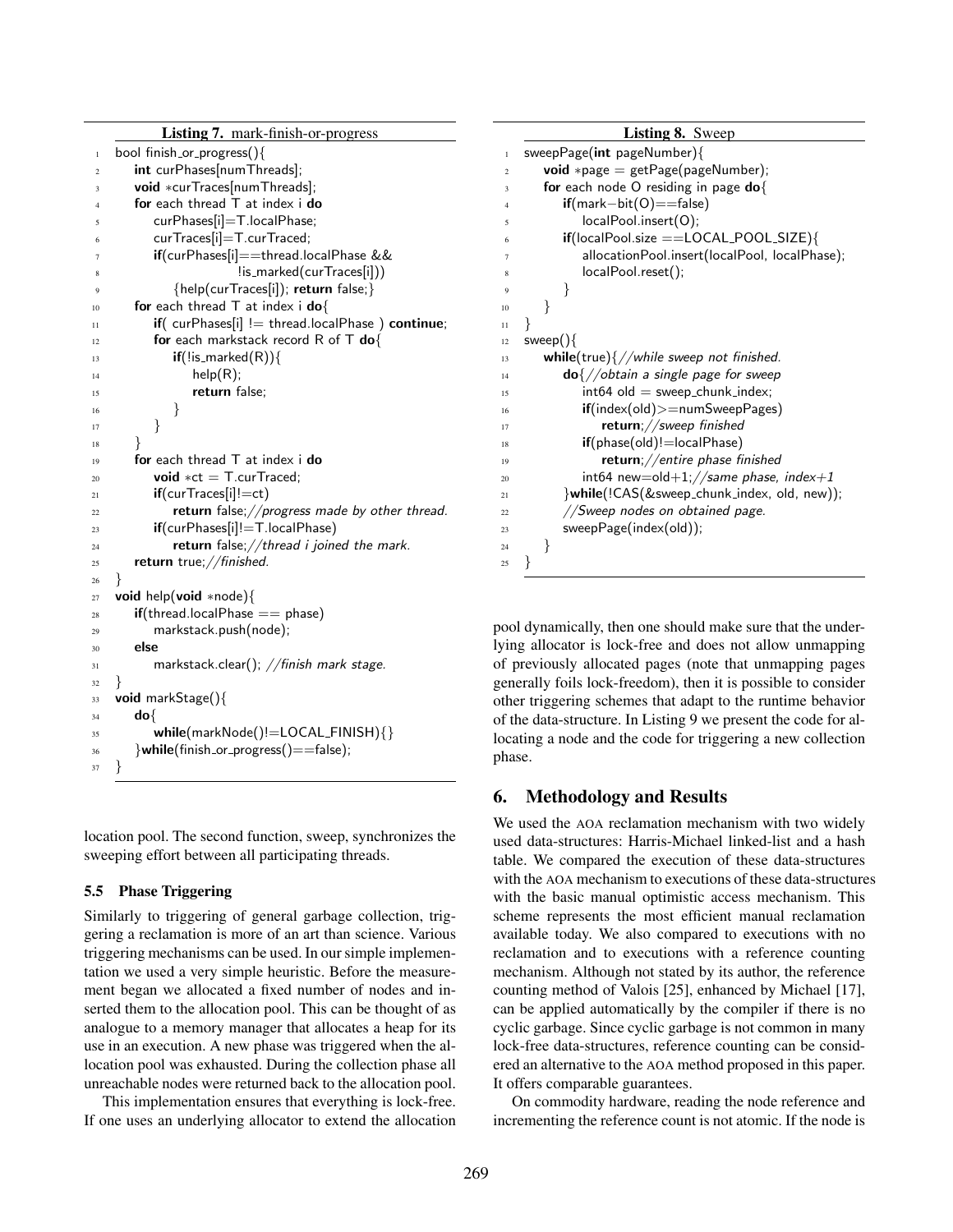|              | <b>Listing 9.</b> allocation and phase triggering             |
|--------------|---------------------------------------------------------------|
| $\mathbf{1}$ | <b>void</b> *alloc_DS(threadData t){                          |
| 2            | $\mathbf{if}$ (t.localPool is empty){                         |
| 3            | $t$ .localPool = allocationPool.pop( $t$ .localPhase);        |
| 4            | $if(t.$ localPool is empty)                                   |
| 5            | TriggerNewPhase(t);                                           |
| 6            | ł                                                             |
| 7            | return t. local Pool.pop();                                   |
| 8            | $\mathcal{F}$                                                 |
| 9            |                                                               |
| 10           | <b>void</b> TriggerNewPhase(threadData t){                    |
| 11           | CAS(&phase, t.localPhase, t.localPhase+1);                    |
| 12           | t.local $Phase = phase$ ;                                     |
| 13           | //Initialize phase-protected variables                        |
| 14           | For each phase-protected variable $V$ do                      |
| 15           | $tmp = V$                                                     |
| 16           | $while$ (tmp.version $lt$ t.localPhase){                      |
| 17           | $CAS(&V, \text{tmp}, \langle 0, t.\text{localPhase}\rangle);$ |
| 18           | $tmp = V$                                                     |
| 19           | ł                                                             |
| 20           | Set warning flag for all threads.                             |
| 21           | collectRoots(t.markstack);                                    |
| 22           | markStage();                                                  |
| 23           | $s$ weep $()$ ;                                               |
| 24           | ł                                                             |
|              |                                                               |

reclaimed after reading the reference and before incrementing its counter, the counter of the non-existing node is modified, possibly corrupting memory. Thus, Valois [25] assumed type-persistency: once a node is allocated at a memory location, the memory location will occupy only instances of the same class type as the first occupying node. Thus a belated thread modifies only a valid reference count field. The reference counting scheme is denoted RC. The manual optimistic access scheme is denoted MOA and the baseline algorithm that performs no memory reclamation is denoted NR.

Methodology. Following the tradition in previous work, we evaluated the data-structure performance by running a stressful workload that executes the data-structure operations repeatedly on many threads. In all our tests, 80% of the operations were read-only. For the linked-list data-structure we tested two configurations: one where the list length was 5000 denoted LinkedList5000, and another with list length 128 denoted LinkedList128. The hash table size was 10000, and the load factor was 0.75. These micro-benchmarks cover a wide range of behaviors. The LinkedList5000 has low contention as each operation is relatively long. The LinkedList128 has higher contention as the operations are of medium length. The hash has low contention, but extremely fast operations. Similar settings were used in previous work  $(e.g., [1, 4]).$ 

To check the scalability of the proposed scheme, each micro-benchmark was executed with a varying number of threads, all of which were power-of-2's ranging between



Figure 1. Comparing the throughput of the proposed AOA scheme, reference counting, and no reclamation with Harris-Michael linked-list with 5,000 items. The *x*-axis is the number of participating threads. The *y*-axis is the throughput of the presented scheme.

1 and 64. Each execution lasted 1 second, and the total number of executed operations was recorded (throughput). Longer execution times (e.g., 10 seconds) produce similar results. Each execution was repeated 10 times, and the average throughput and 95% confidence levels are reported. For the AOA scheme we initialized the allocation pool with 32,000 nodes before the measurements began; a new collection phase is triggered when the allocation pool is exhausted.

The code was compiled using the GCC compiler version 4.8.2 with the -O3 optimization flag, running on an Ubunto 14.04 (kernel version 3.16.0) OS. The machine featured 4 AMD Opteron(TM) 6376 2.3GHz processors, each with 16 cores (64 threads overall). The machine used 128GB RAM, an L1 cache of 16KB per core, an L2 cache of 2MB for every two cores, and an L3 cache of 6MB per processor.

Results. In Figure 1 we compare the performance of the proposed AOA scheme, the manual optimistic access scheme (MOA), the reference counting scheme, and no reclamation, with Harris-Michael linked-list of length 5,000 nodes. It can be seen that the overhead of the AOA scheme, compared to no reclamation, is very low, and at max reaches 3%. Compared to the reference counting scheme, the AOA scheme improves the performance by  $3x - 31x$ . The reason is that reading memory is very lightweight in the AOA scheme, whereas the reference counting scheme requires two atomic operations per read. The overhead of the reference counting scheme is much higher as the number of threads grows, due to the contention on the reference counting field. The AOA scheme performed similar or slightly better than the manual optimistic access scheme.

In Figure 2 we compare the performance of the proposed AOA scheme, reference counting, manual optimistic access reclamation, and no reclamation, when used with the Harris-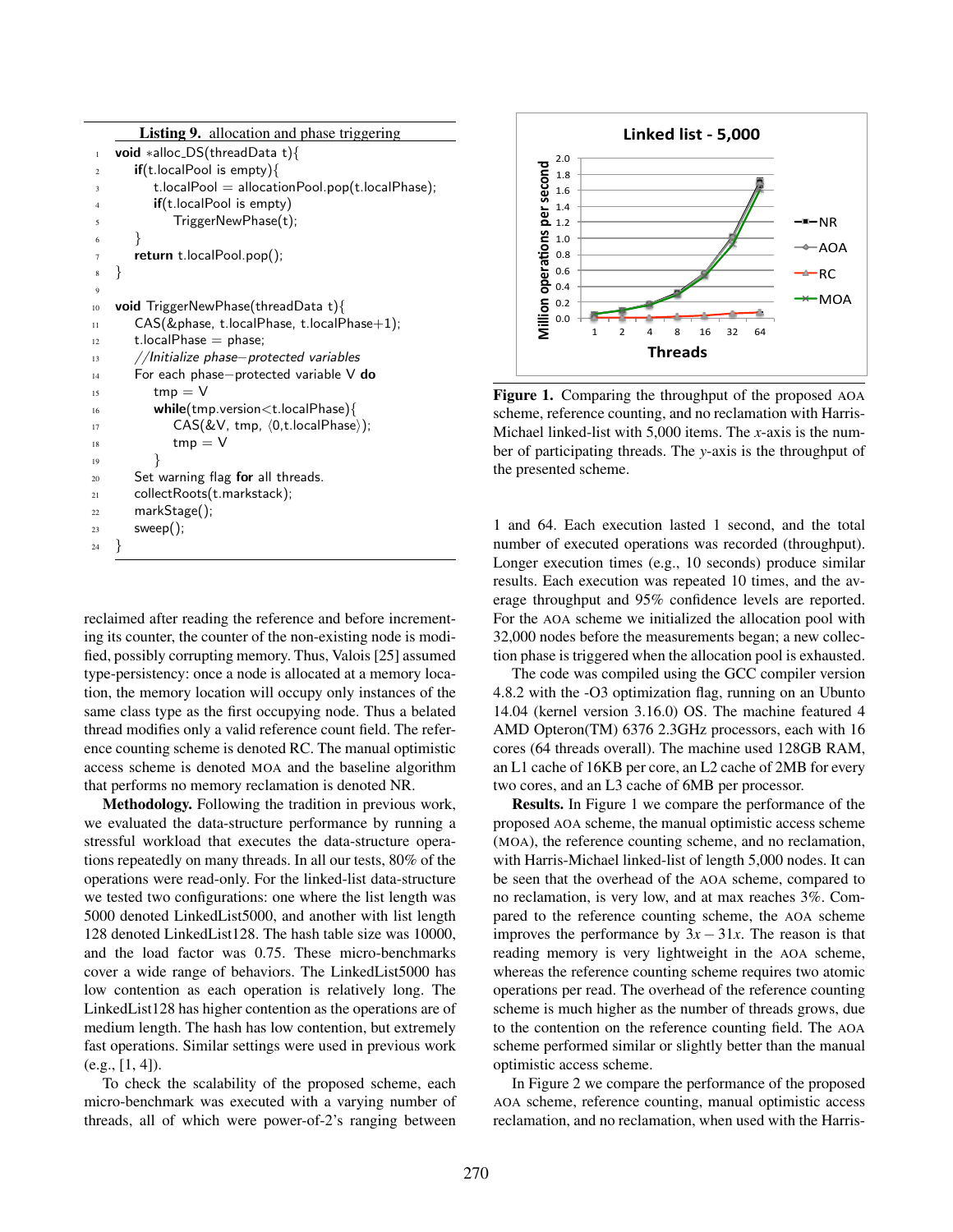

Figure 2. Comparing the throughput of the proposed AOA scheme, reference counting, and no reclamation, with Harris-Michael linked-list with 128 items. The *x*-axis is the number of participating threads. The *y*-axis is the throughput of the presented scheme.



Figure 3. Comparing the throughput of the proposed AOA scheme, reference counting, and no reclamation, with the hash table. The *x*-axis is the number of participating threads. The *y*-axis is the throughput of the presented scheme.

Michael linked-list of length 128 nodes. The AOA scheme incurs an overhead of  $0-10\%$  compared to the no reclamation scheme. Compared to the reference counting scheme, the AOA scheme improves performance by  $6x - 25x$ . The AOA scheme performed similar to the manual optimistic access scheme: Comparing the AOA scheme with the manual optimistic access scheme shows that it was better by 9% for a single thread and slower by 9% for 64 threads. For a single thread the additional retire calls had some overhead, while for 64 threads these local computations probably reduced contention and improved scalability.

In Figure 3 we compare the performance of the proposed AOA scheme, reference counting, manual optimistic



Figure 4. Studying the benefit of applying Herlihy-Shavit enhancement. NR and MOA stands for the baseline implementation with no reclamation (NR) and the manual optimistic access scheme. HS-NR and HS-AOA are the implementation enhanced by Herlihy-Shavit wait free searches with no reclamation and the AOA scheme. This enhancement does not satisfy the requirements needed to apply a manual memory reclamation scheme.

access reclamation, and no reclamation, when used with a hash table of size 10,000 nodes. The overhead of the AOA scheme, compared to the no reclamation, is  $14\%$  -33%, which slightly increases as the number of threads increases. Compared to the reference counting scheme, the AOA scheme improves performance by  $30\% - 54\%$  for  $1 -$ 32 threads, and by 16% for 64 threads. With the hash microbenchmark, the fraction of CAS instructions (vs. read instructions) is greater than in previous micro-benchmarks, so the reference counting cost of 2 atomic instructions per read is somewhat reduced. Furthermore, the read operations do not contend since each thread picks a random bucket, reducing the reference counting overhead in this case. The AOA scheme performed almost exactly like the manual optimistic access scheme. In fact it is difficult to see the gray line as it is almost completely hidden by the green one.

In all of the measurements so far, we used one datastructure implementation with different memory reclamation schemes. But some algorithms cannot be used with manual reclamation, yet, they can be used with automatic reclamation (as discussed in Appendix A). So we also compared the execution of the Harris-Michael linked-list which is amendable to manual memory reclamation to executions of the linked-list with wait-free searches of Herlihy and Shavit [9]. The latter cannot be used with manual reclamation. Each of these algorithms was also run with no memory reclamation for comparison. For the Herlihy-Shavit algorithm we considered NoRecl (HS-NR) and AOA (HS-AOA). And for the Harris-Michael linked-list we used NoRecl (NR) and the manual optimistic access scheme (MOA). The results are de-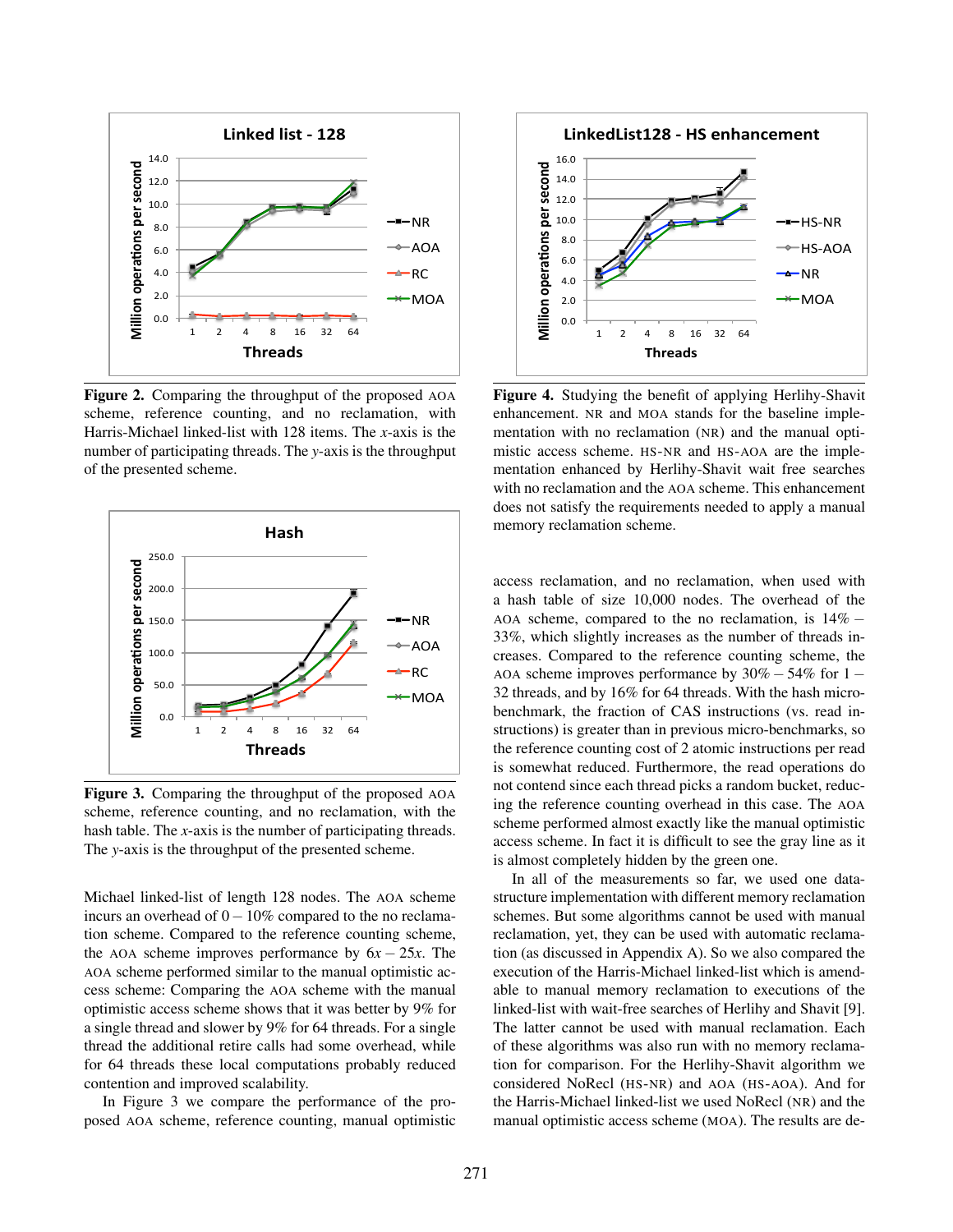

Figure 5. Studying the effect of triggering on performance. The *x*-axis is the number of nodes in the allocation pool divided by the number of live nodes. The *y*-axis is the throughput.

picted in Figure 4. The Herlihy-Shavit algorithm that cannot be used with manual reclamation performed better than the Harris-Michael algorithm, to which manual reclamation can be added. With no reclamation the difference is 9%-23%. Furthermore, the faster algorithm with the AOA scheme outperforms the slower algorithm even when the slower algorithm does not spend any time on memory reclamation.

In Figure 5, we study the effect of triggering on performance under infrequent recycling. The frequency of recycling is determined by the space reserved for allocation, which determines how much allocation can take place before recycling is needed. Similarly to the garbage collection literature, we set the available space for allocation as a multiplicative factor of the live space (nodes used by the data-structure). For this benchmark, we let the live space be 30,000 nodes and we vary the live ratio in the range 1.5*x*, 2*x*, 3*x*, 4*x* and  $\infty$ . Note that when we use  $\infty$ , we don't reclaim at all and so the overhead originates only from the read- and write-barriers. We compared these runs to runs with no reclamation (for which triggering is not relevant). In Figure 5 it can be seen that the AOA scheme is sensitive to the frequency of triggering, and performance improves if the triggering is infrequent. Looking at  $\infty$  live ratio (no reclamation), we see that the overhead that the AOA scheme incurs on the execution without reclamation is 11%. A ratio of 2 compared to a ratio of  $\infty$  demonstrates that the overhead of the reclamation itself in this case is 19%.

For the AOA scheme the memory overhead is a constant which our parameters determine to be around 32*,*000 objects. For the NoRecl method the space overhead is of-course the largest in the long run. It is simply determined by the number of allocations because there is no reclamation. For the data structures at hand, allocations only happen during insertions, when the key to be inserted is not found in the

data-structure. The number of such allocations is about 5% of the overall number of operations executed, because in our workload 10% of the operations are insertions and for approximately half the key is not found in the data structure.

The RC method exhibits a small memory overhead in most of the cases as it reclaims space with no delay. However, for the hash table with 64 threads the overhead was approximately 20,000 nodes. The reason is that in the implementation we used (of [17]), if the thread's local list of reclaimed nodes is empty, it immediately allocates a new node, even though other lists are full. While it is possible to improve the memory overhead for the RC scheme, we did not investigate this avenue further. The MOA memory overhead was similar to the AOA scheme almost everywhere except when running the hash benchmark with 64 threads. There, the reclamation overhead of the MOA scheme was high when the memory overhead was set to 32,000 nodes. The reason for this reduced performance for the manual scheme is that this scheme allocates a local pool for retired objects to each thread and also a local pool for local allocations. This reduces the number of objects that are available for allocation (for all threads) and results in excessive reclamation cycles. In addition, during a reclamation cycle, there is a high contention on the shared pool of retired objects. Thus, for this case we let the memory overhead be approximately 50,000 nodes.

We also recorded the number of memory reclamation phases performed by the AOA scheme. For the hash microbenchmark, the number of phases varies between 32 for a single thread and 375.8 for 64 threads. For the LL5K micro-benchmark, the number of phases varies between 0 and 3. This is a long list and the number of operations that execute in one second with a single thread did not require memory reclamation. We did verify (for all benchmarks) that executions of 10 seconds show similar throurghput behavior with 10 times the number of collections. For the LL128 micro-benchmark, the number of phases varies between 5 and 18.

To summarize the performance evaluation, the AOA scheme outperforms the reference count scheme on almost all configurations, and many times in a drastic manner. For moderate workloads, it demonstrates a very low overhead over the baseline algorithm that reclaims no nodes. The AOA performs similarly to the manual optimistic access scheme but the automatic scheme is easier to apply and it can be applied in cases where the manual reclamation methods cannot be applied.

# 7. Related Work

The first proposed lock-free memory reclamation scheme is the reference counting scheme [25]. Each node is associated with a count of the threads that access it and a node can be reclaimed if its reference count is dropped to 0. Race conditions may lead to a node being reclaimed immediately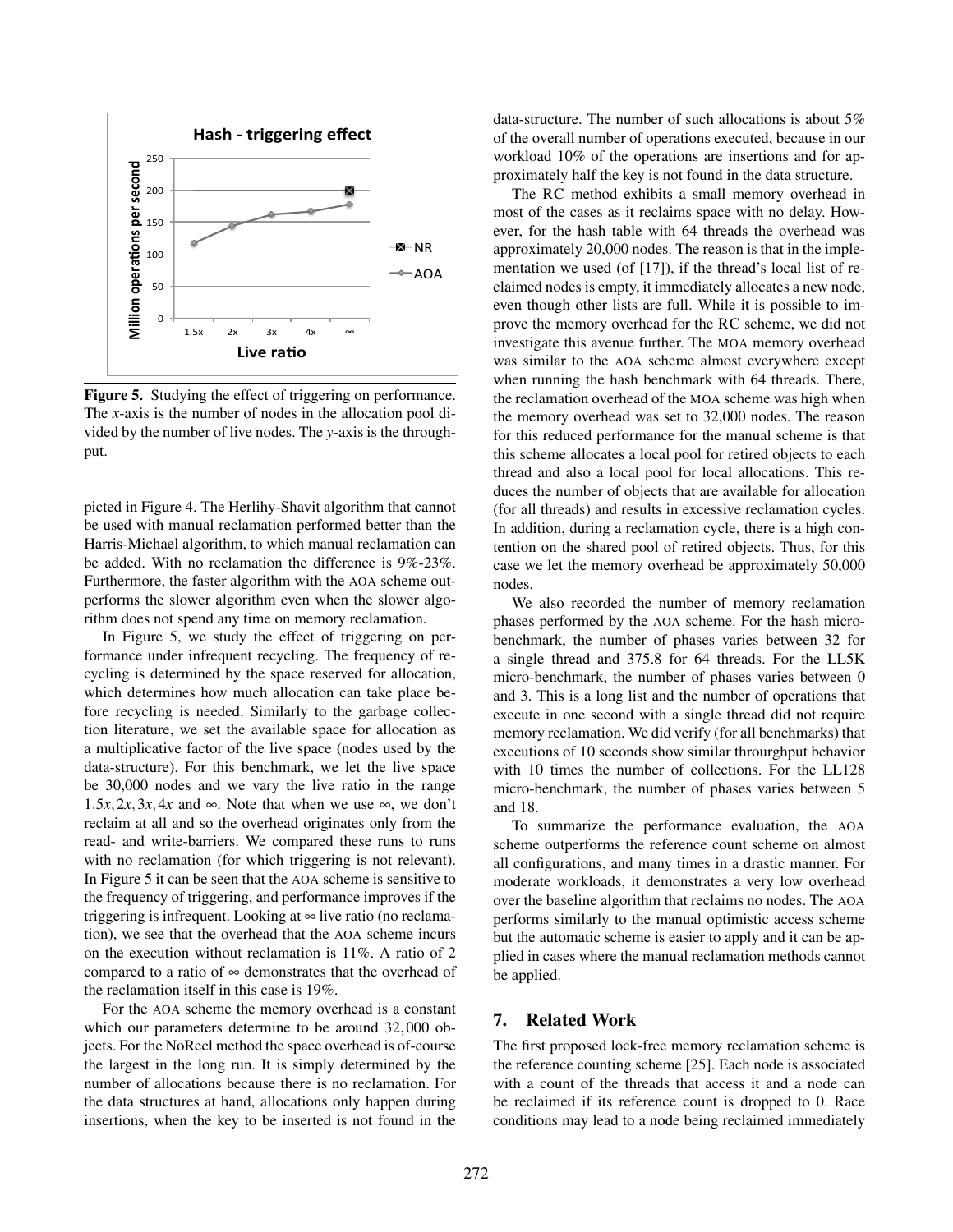before its reference count is incremented. Solving this race requires either a type persistence assumption [23, 25] or the use of the double compare-and-swap (DCAS) primitive [5] which is not always available. The performance overhead is high as this method requires (at least) two atomic operations per node read [7].

Sundell [23] extended the reference counting scheme to support wait-free execution. Wait-freedom is achieved by requesting help whenever a thread reads a pointer from shared memory. The proposed scheme guarantees that the read completes after finite number of instructions. The scheme requires at least 4 atomic instructions per read and no measurements were provided.

The most popular lock-free reclamation schemes are the *hazard pointers* and *pass the buck* mechanisms of Michael [16] and Herlihy et al. [10]. In these schemes every thread is associated with a set of pointers, denoted *hazard pointers* or *guards*, which mark nodes the thread is accessing. These schemes defined the manual memory reclamation interface. Loosely speaking, the following is required: first, a node can be accessed only if it is linked to the data-structure or the thread holds a hazard pointer to the node. Second, the programmer may retire a node only after it is unlinked from the data-structure. These two properties implies that a node can be reclaimed after it was retired and there is no hazard pointer that points it. Except for the complexity of using the manual memory reclamation interface, the runtime cost of these methods is also non-negligible. In these schemes a node is accessed only after writing its address to a hazard pointer; on the TSO (or weaker) memory model, this requires a write and a memory fence per read node. Still, the hazard pointers scheme is scalable since each thread writes only its own hazard pointers so concurrent readers do not contend.

Braginsky et al. [3] proposed the *anchor* scheme as an improvement to the hazard pointer scheme. The anchor scheme writes to hazard pointers only once per *k* reads, and the hazard pointer implicitly prevents the next  $O(k)$  nodes from being reclaimed. They use time stamps and a freezing mechanism to recover from stuck threads. The anchor method significantly reduces the overhead of memory fences. However, it is required to design an anchor version for each datastructure, and the authors only provided an example implementation for the linked-list.

Alistarh et al. [1] proposed the StackTrack method, which utilizes hardware transactional memory to solve the memory reclamation problem. This method breaks each operation to a series of transactions and writes its hazard pointers only once per transaction. It is shown that successfully committed transaction cannot interfere with a memory reclamation. The method is automatically applicable by a compiler, but the programmer is still required to provide retire statements.

Cohen and Petrank [4] have recently proposed the OA scheme. The OA scheme allows threads to optimistically read reclaimed nodes, thus avoiding the need to write hazard pointers for every read. A thread writes its hazard pointers only when the thread writes to shared memory. The OA scheme is faster than both the hazard pointers and the anchor methods, and is slightly simpler to apply than the hazard pointers method. Still, the programmer is required to retire nodes.

# 8. Conclusions

In this paper we presented the AOA automatic lock-free memory reclamation scheme. Unlike *manual* memory reclamation schemes, the AOA scheme does not require the programmer to manually install *retire* instructions for nodes after unlinking them from the data-structure. As exemplified for the linked-list and the skip-list, installing retire instructions is non-trivial. It requires changing the original algorithms and a very subtle understanding of the original concurrent algorithms. Therefore, using the automatic scheme proposed in this paper significantly simplifies programmer efforts for memory reclamation of lock-free data-structures. Measurements show that the AOA scheme significantly outperforms the competing reference-counting scheme, it is comparable to the best known manual lock-free memory reclamation and it incurs moderate overhead when compared to executions that do not reclaim memory at all.

#### References

- [1] D. Alistarh, P. Eugster, M. Herlihy, A. Matveev, and N. Shavit. Stacktrack: An automated transactional approach to concurrent memory reclamation. In *EuroSys*. ACM, 2014.
- [2] J. Auerbach, D. F. Bacon, P. Cheng, D. Grove, B. Biron, C. Gracie, B. McCloskey, A. Micic, and R. Sciampacone. Tax-and-spend: Democratic scheduling for real-time garbage collection. In *EMSOFT*, pages 245–254, 2008.
- [3] A. Braginsky, A. Kogan, and E. Petrank. Drop the anchor: lightweight memory management for non-blocking data structures. In *SPAA*, pages 33–42. ACM, 2013.
- [4] N. Cohen and E. Petrank. Efficient memory management for lock-free data structures with optimistic access. In *SPAA*. ACM, 2015.
- [5] D. L. Detlefs, P. A. Martin, M. Moir, and G. L. Steele Jr. Lockfree reference counting. *DISC*, pages 255–271, 2002.
- [6] T. L. Harris. A pragmatic implementation of non-blocking linked-lists. In *DISC*, pages 300–314. Springer, 2001.
- [7] T. E. Hart, P. E. McKenney, A. D. Brown, and J. Walpole. Performance of memory reclamation for lockless synchronization. *JPDC*, pages 1270–1285, 2007.
- [8] M. Herlihy. Wait-free synchronization. *TOPLAS*, 1991.
- [9] M. Herlihy and N. Shavit. *The Art of Multiprocessor Programming, Revised Reprint*. Elsevier, 2012.
- [10] M. Herlihy, V. Luchangco, P. Martin, and M. Moir. Nonblocking memory management support for dynamic-sized data structures. *TOCS*, 23(2):146–196, 2005.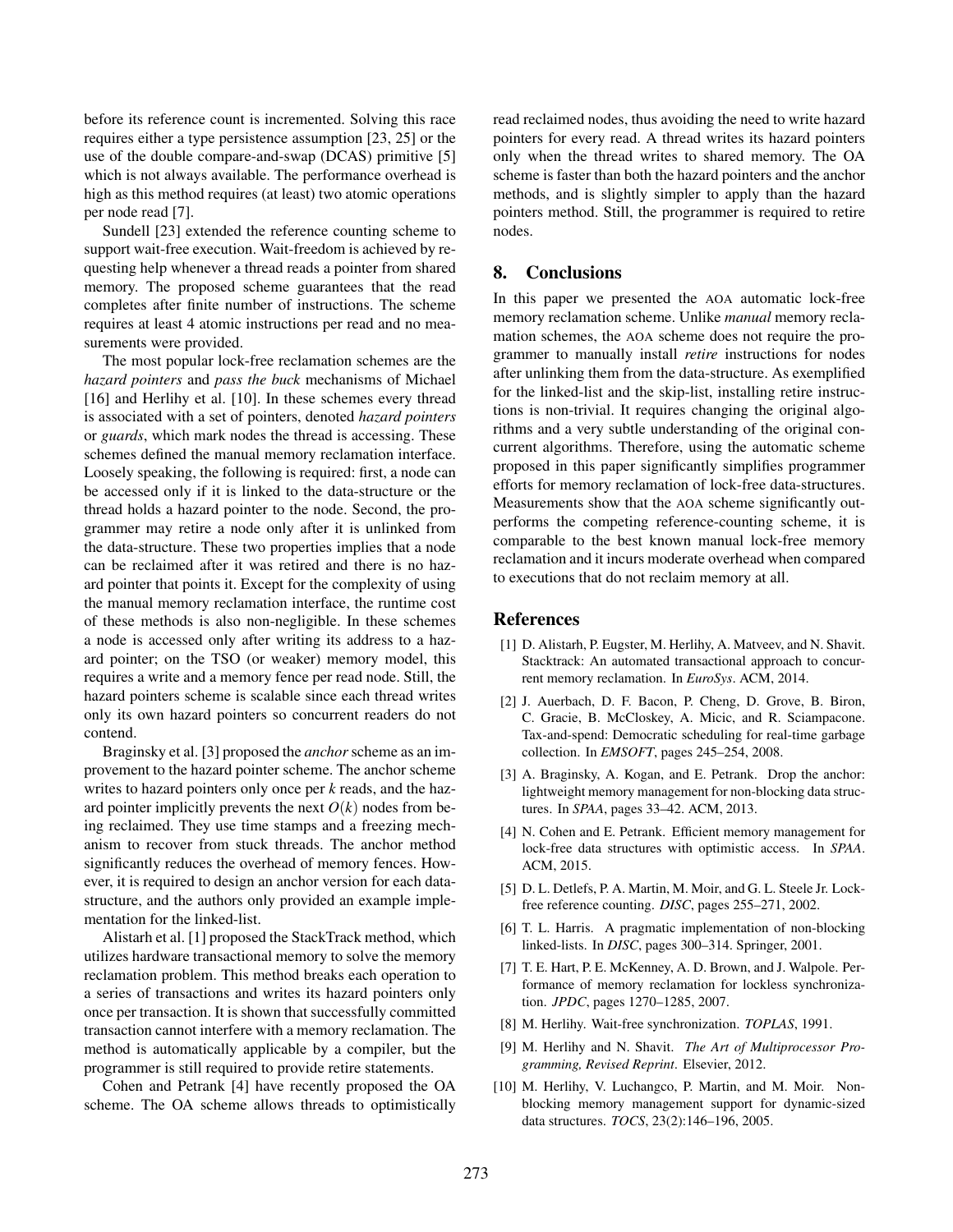- [11] M. P. Herlihy and J. E. B. Moss. Lock-free garbage collection for multiprocessors. *TPDS*, 1992.
- [12] R. L. Hudson and J. E. B. Moss. Sapphire: Copying GC without stopping the world. In *Joint ACM-ISCOPE Conference on Java Grande*, pages 48–57, 2001.
- [13] A. Kogan and E. Petrank. Wait-free queues with multiple enqueuers and dequeuers. In *PPoPP*, pages 223–234. ACM, 2011.
- [14] A. Kogan and E. Petrank. A methodology for creating fast wait-free data structures. In *PPoPP*, pages 141–150. ACM, 2012.
- [15] M. M. Michael. High performance dynamic lock-free hash tables and list-based sets. In *SPAA*, pages 73–82. ACM, 2002.
- [16] M. M. Michael. Hazard pointers: Safe memory reclamation for lock-free objects. *TPDS*, 15(6):491–504, 2004.
- [17] M. M. Michael and M. L. Scott. Correction of a memory management method for lock-free data structures. Technical report, DTIC Document, 1995.
- [18] S. Owens, S. Sarkar, and P. Sewell. A better x86 memory model: x86-tso. In *Theorem Proving in Higher Order Logics*, pages 391–407. Springer, 2009.
- [19] E. Petrank. Can parallel data structures rely on automatic memory managers? In *MSPC*, pages 1–1. ACM, 2012.
- [20] F. Pizlo, D. Frampton, E. Petrank, and B. Steensgard. Stopless: A real-time garbage collector for multiprocessors. In *ISMM*, pages 159–172, 2007.
- [21] F. Pizlo, E. Petrank, and B. Steensgaard. A study of concurrent real-time garbage collectors. In *PLDI*, pages 33–44, 2008.
- [22] F. Pizlo, L. Ziarek, P. Maj, A. L. Hosking, E. Blanton, and J. Vitek. Schism: Fragmentation-tolerant real-time garbage collection. In *PLDI*, pages 146–159, 2010.
- [23] H. Sundell. Wait-free reference counting and memory management. In *IPDPS*, pages 24b–24b. IEEE, 2005.
- [24] S. Timnat and E. Petrank. A practical wait-free simulation for lock-free data structures. In *PPoPP*, pages 357–368. ACM, 2014.
- [25] J. D. Valois. Lock-free linked lists using compare-and-swap. In *PODC*, pages 214–222. ACM, 1995.

# A. Motivating Examples

In this section we demonstrate the difficulty of applying manual memory management with *retire* instructions in order to motivate automatic memory management. We look at two basic and well-known lock-free data-structure algorithms: Harris's linked-list [6] and Herlihy and Shavits' skiplist [9]. For both data-structures we show that non-trivial algorithmic modifications are required in order to place retire instructions and apply a manual memory reclamation method. We then discuss possible solutions for making these algorithms amendable to manual memory reclamation.

### A.1 Harris's Linked-List [6]

Harris's linked-list [6] was innovative when introduced and is still considered one of the most simple and efficient lockfree data-structures. Harris also proposed the Epoch-Base Reclamation (EBR) scheme for reclaiming nodes in the list, but using Epoch-Base reclamation foils lock-freedom as it is not robust to thread failures.

Michael [15] discusses the difficulty of node reclamation for Harris' list and argues that it is not possible to apply the hazard pointers method to this data-structure implementation. The reason is that in order to apply hazard pointers or a similar reclamation method a retire operation must satisfy a condition that cannot be satisfies by Harris' list. The condition is that one issues a retire operation on node *N* only after *N* has been disconnected from the list and no thread will obtain access to it from now on. It is possible that a thread is looking at *N* simultaneously with the execution of the retire instruction and this case is fine because hazard pointers will be used to delay the actual reclamation of *N*. But no thread should be able to gain access to *N* after the retire instruction was issued. This is important because *N* may be now reclaimed and future accesses may view stale values.

Let us review why the condition is not satisfied in Harris' algorithm and then present Michael's fix. Note that this understanding and modification requires a subtle (i.e., deep) understanding of the algorithm and of the memory reclamation scheme.

Deleting a node *N* in Harris's linked-list happens in two stages. First, *N*'s next pointer is marked (to prevent further modifications). Then, the node is physically deleted by rerouting the next pointer of *N*'s preceding node to point to the node that follows *N* in the list. Concurrence may cause several subsequent nodes to be marked before physical deletion happens to any of them. Handling a series of consecutive marked nodes is a major issue for the installation of retire operations. Let us explain why. In Harris's implementation, if two (or more) consecutive nodes are marked, then they are simultaneously deleted physically by rerouting the next pointer of the node that precedes all these consecutive marked nodes to point to the node that follows the series of marked nodes. This seems a natural way to deal with a series of marked nodes and it is also a very efficient solution. But the simultaneous physical deletion makes the installation of hazard pointers fail because it foils the condition needed to apply the hazard pointers scheme. Suppose a thread is currently accessing one of the nodes in the sequence of marked nodes. Then this thread is able to access other nodes in this sequence even after they are physically deleted from the list. This is bad news for the installation of retire instructions. This thread may access a node that has been retired.

Let us describe specific race condition. Suppose that *A*,*B*,*C*,*D* are consecutive nodes in the list  $A \rightarrow B \rightarrow C \rightarrow D$ .  $T_1$  starts a search, and reaches *B*.  $T_2$  marks *C*, and then  $T_3$ marks *B*. Next, *T*<sup>4</sup> notices that *B* and *C* are marked and physically deletes *B* and *C* by connecting  $A \rightarrow D$ . At this point *B* and *C* are retired. Then, both *T*<sup>2</sup> and *T*<sup>3</sup> discovered that *B* and *C* were unlinked and restart the operation, cleaning their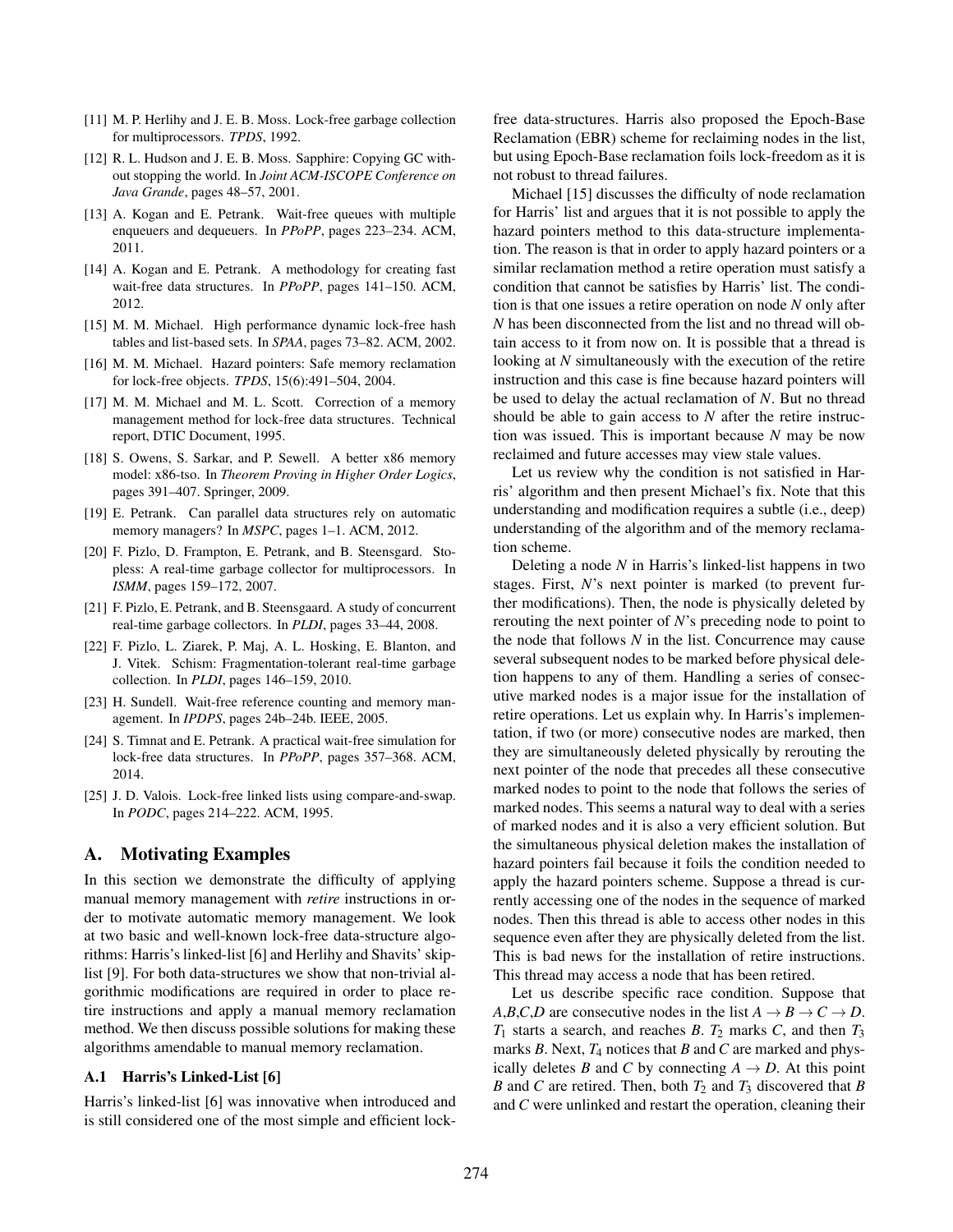own hazard pointers to the nodes *B* and *C*. Since *C* was retired and no hazard pointer references it, it is next reclaimed. Now  $T_1$  wakes up, reads B's next field  $(C)$ , protects it with a hazard pointer, revalidates that *B* still points to *C*, and then accesses *C* in spite of the fact that *C* has been reclaimed and may contain stale values for *T*1.

This race condition is rather tricky and non-expert developers may attempt to apply hazard pointers to this scheme. The resulting bug reveals itself only under rare conditions, which complicates debugging.

Herlihy and Shavit [9] proposed a variant of the Harris-Michael algorithm where the *search* (a.k.a. *contains*) operations do no participate in physical deletion. This yields faster and wait-free searches. But their variant also does not enable the installation of hazard pointers due to similar races.

Michael's solution to this problem is to physically delete one node at the time, starting at the first one. In addition, Michael makes sure that a thread does not traverse through a marked pointer without attempting to handle the physical deletion and starting from scratch if the delete fails. Michael's solution allows memory reclamation, and prior to this work there was no way around Michael's condition for inserting retire statements. But as shown in our measurements, Michael's solution also has a performance cost due to threads starting searches from scratch.

#### A.2 Herlihy and Shavits' [9] Skip-List

Skip-list is a widely used data-structure as it allows a simple implementation that (probabilistically) achieves a logarithmic execution time for the insert, the delete and the search operations. The lock-free skip-list algorithm of Herlihy and Shavit is much simpler than the competing lock-free tree algorithms.

The skip-list is composed of a sequence of sorted linkedlists. In the lock-free implementation [9] these lists are implemented according to the Harris-Michael linked-list [15]. The lowest linked-list contains all the elements in the skiplist. Higher linked-lists contain only a subset of the elements, where on average, the size of the  $i<sup>th</sup>$  linked-list is half the size of the  $i-1$ <sup>th</sup> linked-list. Each element of the skip-list has a height, and an element of height  $\ell$  participates in the first  $\ell$  linked-lists. Element insertion begins with the thread inserting the element to the bottom level and then proceeding with the insertions to the following levels, one level at a time. Deleting an element works the other way, starting from the linked-list of the element's height and finishing at the bottom level. As in Harris-Michael linked-list, the element is first logically deleted, and then (after all levels are logically deleted) it is disconnected from the list.

This implementation does not satisfy the conditions needed to apply the hazard pointers (or any other similar) manual memory reclamation scheme. Consider an element with a height 2, but any height higher than 1 will do. The main difficulty here is that such an element is inserted *twice*

to the data-structure. Once into the bottom level and then into the second level. If a thread is delayed before installing the last reference to this node, then it is unsafe to retire this node, because a reference to this node might be later installed into the skip-list. If one attempts to retire such a node, than there is a scenario in which a retired node is reached by a thread after it was reclaimed.

Let us describe a specific race condition. Suppose a thread gets delayed in the middle of inserting an element *E* of value *X* and height 2 into the data-structure. The thread has already inserted *E* to the bottom level but gets delayed before linking it to the second level. At this time, another thread starts a delete operation of value *X*, finds *E*, deletes it from the skip-list, then unlinks it. At this point it is natural to put a retire statement, with which the deleting thread notifies the reclamation system about  $E$ , and the reclamation system may in turn recycle the node and allocate it again as  $E'$ . Next, the inserting thread wakes up and installs the reference to  $E$ , which actually references  $E'$ , into the skip-list. This corrupts the data-structure. Such a corruption is very difficult to debug.

Let us now describe a possible modification of the algorithm that enables the installation of retire statements, and so also the application of the hazard pointers [16] or the OA [4] memory schemes. The inserting thread prevents recycling of the currently inserted item using some methodology (a hazard pointer or some other coordination method) until the insertion operation is complete. When it is complete, the inserting thread checks whether the node was concurrently deleted. If it was, the inserting thread unlinks it from the data-structure. Thus, when the node becomes reclaimable, it is guaranteed not to be reachable from the datastructure. This solution is delicate and requires expertise and care about possible races. The AOA reclamation scheme is automatic and does not require such modifications.

# B. Normalized Representation of Data **Structures**

In this section we provide the formal definition of normalized data-structure implementations [24]. Similar to [4], we relax the original definition a bit, because we can also work with data-structures that do not satisfy all the constraints of the original definition. Of-course, the optimistic access memory scheme will work with the original definition of [24] as well, but the relaxed restrictions that we specify below suffice.

Definition 4.1 of [24] (slightly relaxed): A lock-free algorithm is provided in a normalized representation if:

*•* Any modification of the shared data-structure is executed using a CAS operation.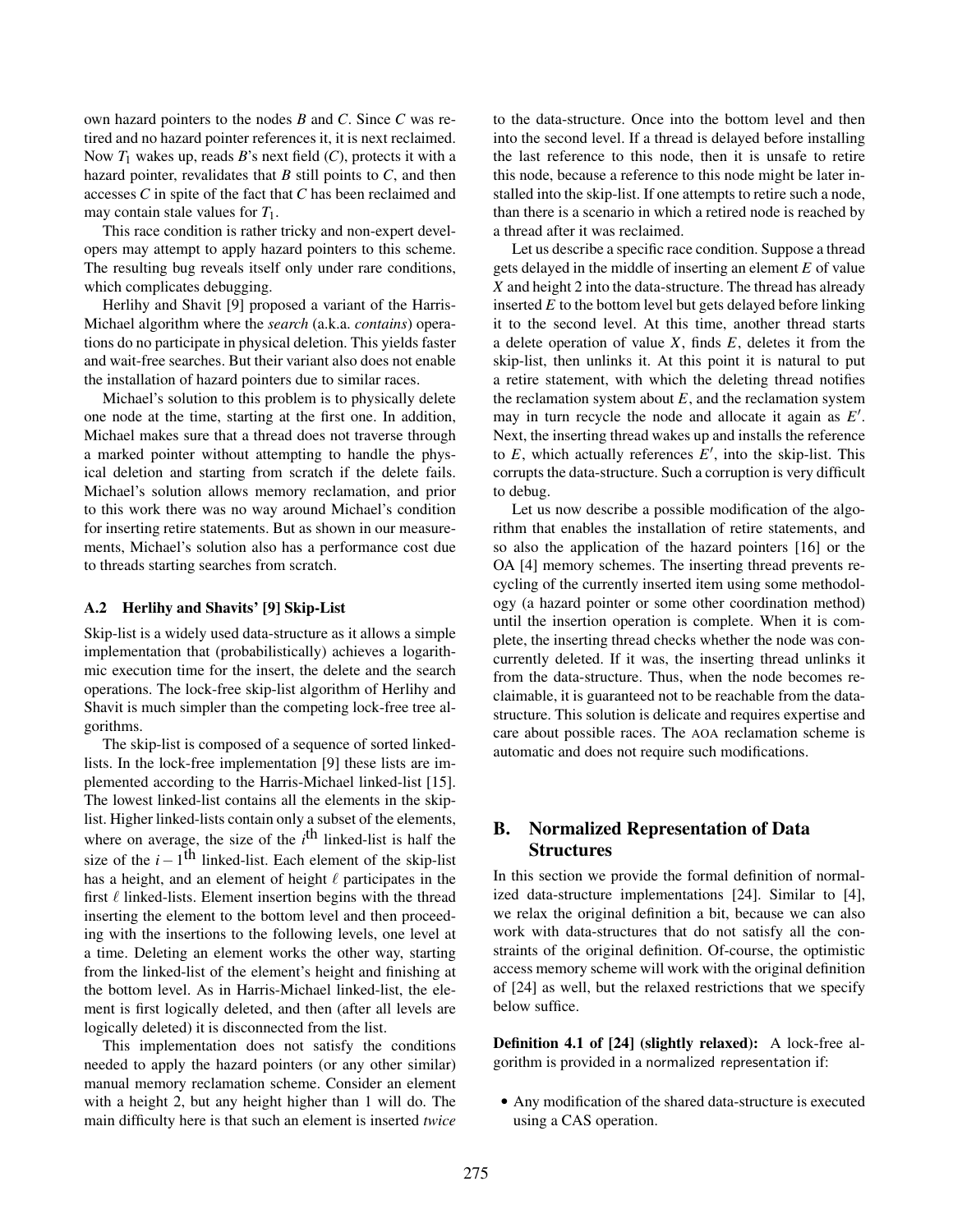- *•* Every operation of the algorithm consists of executing three methods one after the other and which have the following formats.
	- 1. CAS Generator: its input is the operation's input, and its output is a list of CAS descriptors. CAS descriptors are tuples of the form (address, expectedVal, newVal). This method is parallelizable (see Definition 3.4 of [24] below).
	- 2. CAS Executor, which is a fixed method common to all data-structures and all algorithms. Its input is the list of CAS descriptors output by the CAS generator method. The CAS executor method attempts to execute the CASes in its input one by one until the first one fails, or until all CASes complete. Its output contains the list of CAS Descriptors from its input and the index of the CAS that failed (which is zero if none failed).
	- 3. Wrap-Up, whose input is the output of the CAS Execution method plus the operation's input. Its output is either the operation result, which is returned to the owner thread, or an indication that the operation should be re-executed from scratch (from the Generator method). This method is parallelizable (see Definition 3.4 of [24] below).

We remark that in [24] there is an additional requirement for a contention failure counter and for versioning that we do not need for our construction. This makes the above definition more relaxed. Of-course, the proposed memory management scheme will work well also when the data-structure representation adheres to the full (stricter) definition of [24].

As discussed in [24], any data-structure has a normalized lock-free implementation, but not necessarily efficient. However, interesting data structures had a small (often negligible) overhead.

We provide the definition of parallelizable methods below. An important property of parallelizable methods is that at any point during their execution, it is correct to simply restart the method from its beginning (with the same input). We will use this fact by starting the CAS generator and the wrap-up methods from the beginning whenever we detect stale values that were read optimistically following a concurrent reclamation.

The algorithm we propose is optimistic. Optimistic algorithms typically execute instructions even when it is not clear that these instructions can be safely executed. In order to make sure that the eventual results are proper, optimistic algorithms must be able to roll back inadequate execution, or they stop and check before performing any visible modification of the shared memory that cannot be undone. In the AOA scheme, rolling back is done by restarting from the beginning of the method (Generator or Wrap-Up). In the rest of the paper, the instruction *restart* refers to restarting from the beginning of the currently executed method (which will always be the Generator or the Wrap-Up).

To simplify the discussion of a restart, we assume that the CAS generator and wrap-up methods do not invoke methods during their execution. The reason is that if a method is invoked by the CAS generator (for example), restarting the CAS generator from scratch, when a check in the invoked method detects stale values, implies returning from all invoked methods, removing their frames from the runtime stack without executing them further. Note first that this is achievable by letting the invoked routines return with a special code saying that a restart is required and the calling method should act accordingly. Note also that inlining can be applied to create a method that does not invoke other methods if no recursion is used and no virtual calls exist.

Additionally, we assume that the executions of the original data structure (with no memory management) do not trigger a trap. Adding checks and handling restarts in a trap code are more involved and are outside the scope of the current paper.

Before starting with the definition of parallelizable methods, we start by defining an avoidable execution of a method (3.3 of [24]). An avoidable execution of a method is an execution that can be rolled back. Such an execution should not perform any modification visible by other threads, otherwise it cannot be rolled back. For completeness we also provide Definition 3.1 and Definition 3.2 of [24] below.

Definition 3.1 of [24] (Futile CAS) *A futile CAS is a CAS in which the expected value and the new value are identical.*

Definition 3.2 of [24] (Equivalent Executions) *Let I*<sup>1</sup> *and I*<sup>2</sup> *be two (different) implementations of a data-structure D.* Let  $E_1$  *be an execution over*  $I_1$  *and let*  $E_2$  *be an execution over I*2*. Then the executions are* equivalent *if the following hold:*

- Results: *In both executions all threads execute the same data-structure operations and receive identical results.*
- Relative Operation Order: *The order of invocation points and return points of all data-structure operations is the same in both executions.*

Definition 3.3 of [24] (Avoidable Method Execution) *A run of a method M by a thread T on input I in an execution E is avoidable if each CAS that T attempts during the execution of M is avoidable in the following sense. Let S*<sup>1</sup> *denote the state of the computation right before the CAS is attempted by T. Then there exists an equivalent execution E' for E such that both executions are identical until reaching S*1*, and in*  $E'$  *the CAS that T executes in its next step (after S<sub>1</sub>) is either futile or unsuccessful. Also, in E*0 *the first execution step from S*<sup>1</sup> *is executed by a thread who is the owner of an ongoing operation.*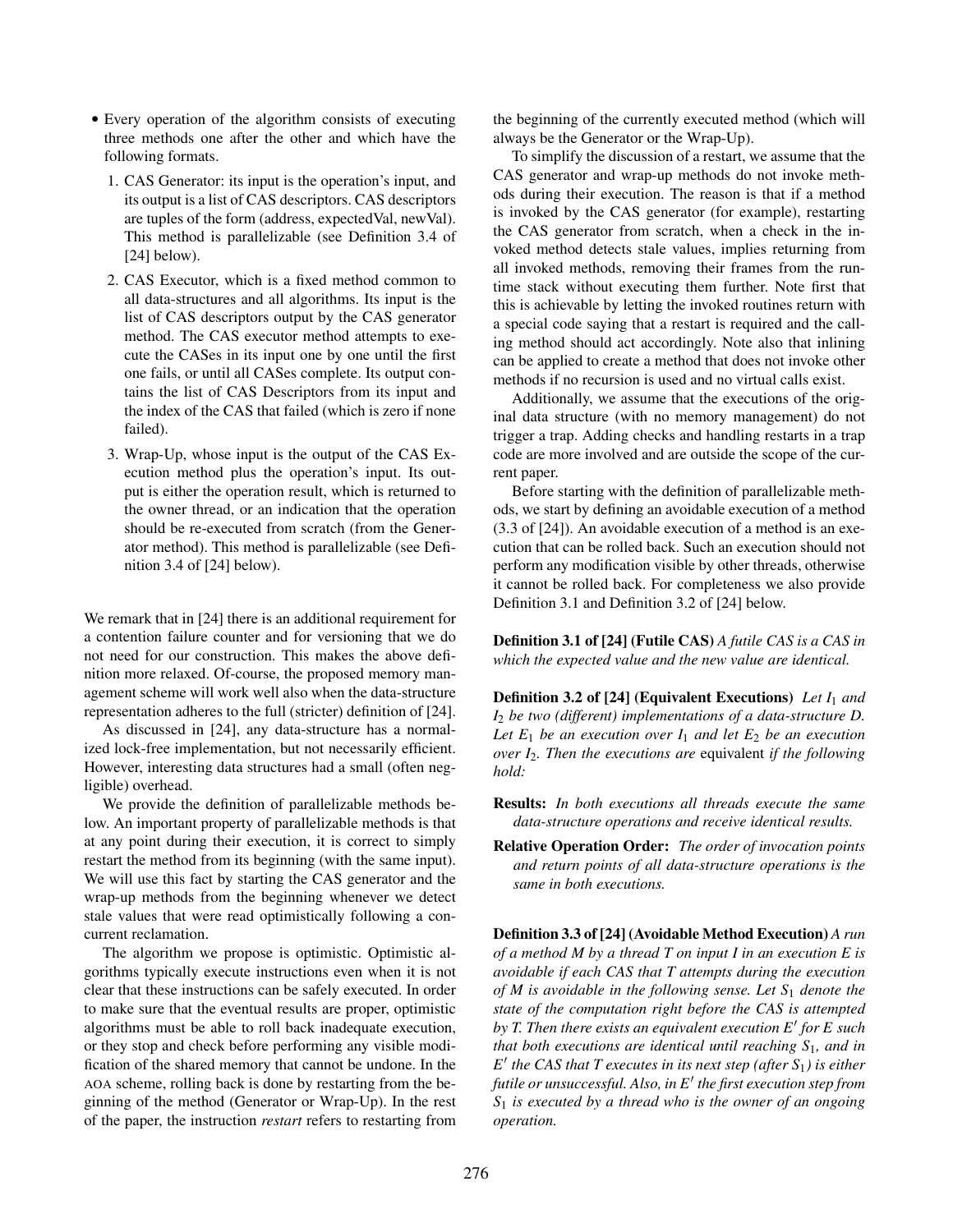We now recall the definition of parallelizable methods, i.e., Definition 3.4 of [24] and then explain why it implies that restarting from the beginning of the method is fine.

Parallelizable Method (Definition 3.4 of [24]). *A method M is a parallelizable method of a given lock-free algorithm, if for any execution in which M is called by a thread T with an input I the following two conditions hold. First, the execution of a parallelizable method depends only on its input, the shared data-structure, and the results of the method's CAS operations. In particular, the execution does not depend on the executing thread's local state prior to the invocation of the parallelizable method. Second, at the point where M is invoked, if we create and run a finite number of parallel threads, each one executing M on the same input I concurrently with the execution of T, then in any possible resulting execution, all executions of M by the additional threads are avoidable.*

Now we show that a parallelizable method can be restarted from scratch. Consider an execution where a thread *T* restarts a method *M* a finite number of times, each time with the same input. The method execution does not depend on the thread's local state, so there exists an equivalent execution where each invocation is executed by a different (auxiliary) thread. Only the last invocation (which never restarts) is considered executed by *T*, which is the owner thread for the ongoing operation. The auxiliary threads do not finish to execute the method. Thus, consider these threads as crashing at the point where a restart is executed. By definition of parallelizable method, there exists an equivalent execution where the auxiliary threads execution of *M* is avoidable. But then the auxiliary threads execute no modification observable by other threads, which is equivalent to having *T* execute the method alone with no restarts.

# C. The AOA Interface

Let us now describe the interface between the AOA scheme and the data-structure it serves. The AOA scheme is implemented as a header file in C. The rest of this paper explains how to implement the functionalities included in this header file. But before including the header file in the datastructure's source code, several #define statements must be provided by the programmer. These #define statements are discussed below.

The programmer starts by providing a name space for the data-structure to be used by the AOA scheme for this datastructure and to avoid collision of AOA actions on different data-structures. This name space will be used as a suffix for all the AOA function names. The name space (denoted DS) is provided using a #define statement. The second definition provided by the programmer is the NODE SIZE parameter that contains the size of the data-structure node. The third define statement specifies NCHILDREN that contains the number of link fields in the data-structure node. In our simple implementation NCHILDREN must be between 1 and 3, but

|                | <b>Listing 10.</b> Harris-Michael linked-list              |
|----------------|------------------------------------------------------------|
| $\mathbf{1}$   | $\#$ include "hmll.h" //the data-structure definitions     |
| $\overline{c}$ | $---$ AOA memory manager                                   |
| 3              | #define DS HMLL //Harris-Michael linked-list               |
| $\overline{4}$ | #define NODE_SIZE sizeof(struct node)                      |
| $\overline{5}$ | #define NCHILDREN 1                                        |
| 6              | #define CHILD_OFFSET_1 offsetof(struct node, next)         |
| $\tau$         | //default (unneeded) definition                            |
| 8              | //#define UNMARK(ptr) ((void*)(((long)(ptr))&(~3ul)))      |
| $\mathbf{Q}$   | $\#$ include "aoa.h" // supplied by the AOA implementation |
| 10             | $------$ Implementation                                    |
| 11             | <b>void</b> insert $()$                                    |
| 12             |                                                            |
| 13             | struct node *newnode=alloc_HMLL(threadData[tid]);          |
| 14             | ł                                                          |
| 15             | void $init()$                                              |
| 16             | //initialize HMLL memory manager                           |
| 17             | init_allocator_HMLL(threadData, numThreads);               |
| 18             | //add global roots                                         |
| 19             | addGlobalRoot_HMLL(&list1head, 1);                         |
| 20             | addGlobalRoot_HMLL(&list2head, 1);                         |
| 21             | .                                                          |

it is easy to support any constant number of links. The fourth set of (NCHILDREN) definitions is CHILD OFFSET *{*1,2,3*}*. The definition CHILD OFFSET *i* specifies the offset of the *i*<sup>th</sup> link. The fifth (optional) definition specifies a function UNMARK(ptr) that gets a pointer and returns an unmarked pointer. If undefined, the implementation used the default of clearing the two least significant bits.

Each read and write of the original algorithm operations must be modified in a way that is named read- and writebarrier in the memory management nomenclature. This can be done automatically by a compiler, but in our simple implementation we let the programmer apply these additions. All allocations of data-structure nodes must be handled by the AOA functionality and this should be done using the alloc DS function (where DS is the name space of the said data-structure). The alloc DS function returns a newly allocated node.

An initiation function denoted init allocator DS must be called during the initiation of the data-structure to initiate the memory manager. The destroy DS function may be invoked to de-allocate the AOA internal data-structure when it is no longer needed. The function addGlobalRoot DS is used to declare the location of global roots. It is possible to declare an array of roots by calling this function once and providing the length of the array. (That may be useful for a hash table.)

*Harris-Michael Linked-List Example* Let us now exemplify the user of the AOA interface on the Harris-Michael linked-list. The example is provided in Listing 10.

*Applicability to Multiple Data-Structures* It is possible to apply the AOA scheme to multiple instances of a data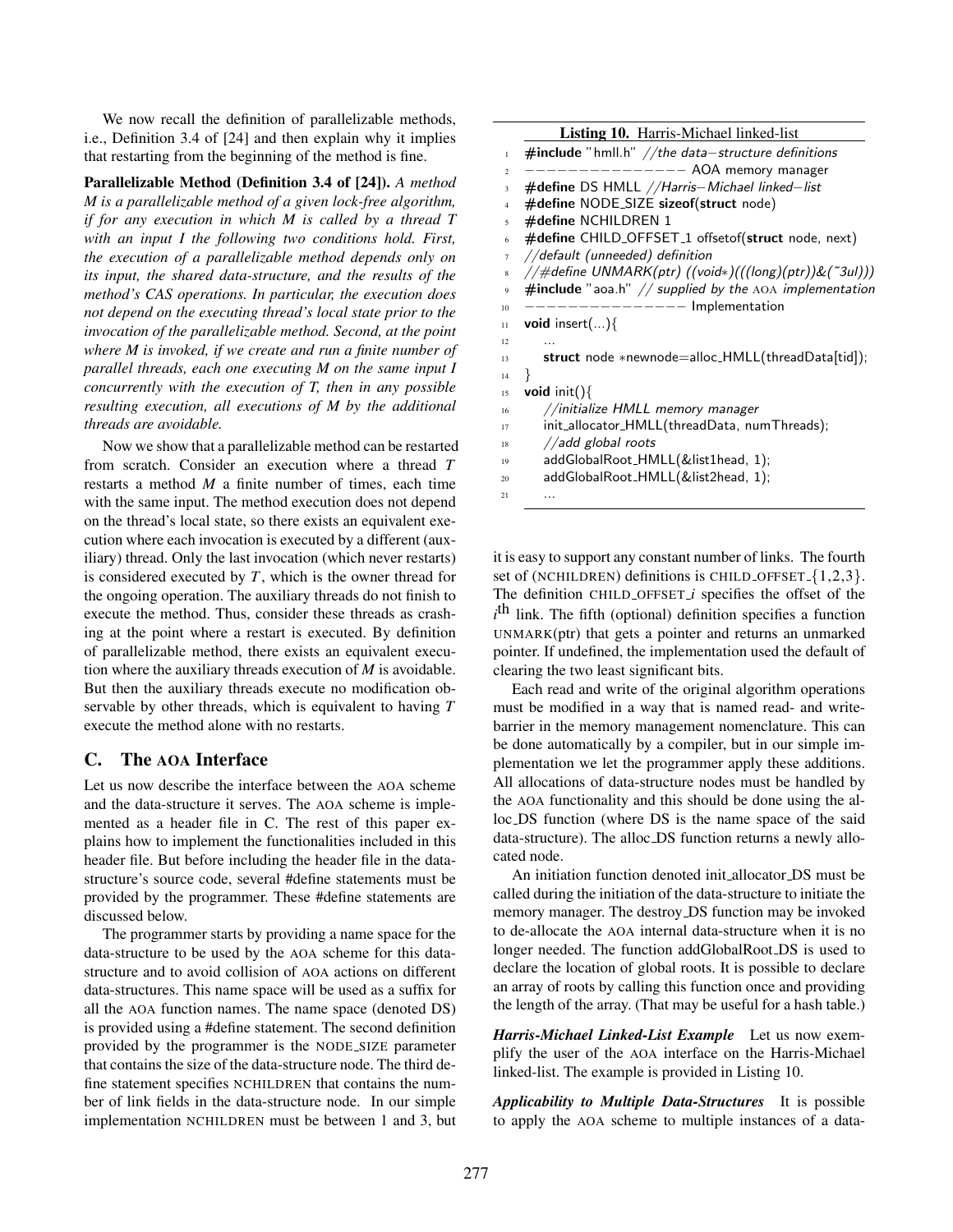structure by providing the global roots of all instances via the AOA interface. It is also possible to apply the AOA scheme to multiple data-structures. In this case, each data-structure must be compiled separately (on a different source file) and each data-structure must provide a unique name space. In our implementation there is no sharing between multiple instances of the AOA scheme, even though such sharing may be possible (e.g. using a single set of hazard pointers). Of course, the AOA scheme does not prohibit using different memory reclamation schemes on other data-structures. But if the data-structure uses the AOA interface, it is incorrect to allocate an instance without registering it properly.

## D. Some Words on Correctness

#### D.1 Root Collection (Subsection 5.2)

In this subsection we further explain why it is sufficient to collect the hazard pointers instead of the local roots. To this end, we relax the responsibility of the root collecting stage in two ways. Suppose a thread has a local reference to a node R. First, consider the case that after root collecting the thread executes several instructions and rolls back to a safe point, and during this period (between root collecting and rolling back) R does not participates in accesses to shared memory. If R is not referenced at the safe point, the root collection may ignore this root so it can be reclaimed. Second, suppose that the thread reads the node R, but immediately drops the read value and rolls back the execution to a safe point. If the read instruction does not trigger a trap or the trap is caught, the read can be considered a no-operation (specifically, an operation that does not access shared memory). Next we argue that collecting the hazard pointers and the global roots provides the same set of roots as collecting all node pointers in thread's local state after the two relaxations above.

Root collecting starts by setting the warning flag for all threads. By Listings 2, 3 and 4, the threads execute the datastructure operation until before writing to shared memory or after reading shared memory. After this point the thread helps with the collection efforts. Combining the two relaxations discussed above, a root R should be considered only if

- 1. R is still referenced at the safe point;
- 2. R participates in a memory write (i.e. CAS) operation.

Let us start with the latter. Before writing to shared memory during the CAS generator or the wrap-up routines, all local roots participating in the write (i.e. the written node, the expected value, and the new value) are exposed via a set of hazard pointers. The write is executed only after verifying that the roots were exposed before a memory reclamation phase begin. This set of hazard pointers is called *WriteHPs*. Similarly, before writing to shared memory in the CAS executor, all local roots participating in the write are exposed via the SafePointHPs set of hazard points.

Next we consider roots that are referenced from safe points. We define two safe points in each operation. The first is at the beginning of the CAS generator method and the second is at the beginning of the wrap-up method. The CAS generator method depends only on its input, which is passed from outside the data-structure. Since the input cannot contain a node reference unless it is protected by a global root, the thread is not required to publish anything via hazard pointers. The safe point at the beginning of the CAS generator is applicable (can be jumped into) during the entire execution of the CAS generator.

The second safe point is the beginning of the wrap-up method; it is applicable during the entire execution of the wrap-up routine. The thread is required to publish all roots referenced from this safe point during the execution of the wrap-up routine. The inputs to the wrap-up routine are the CAS list generated by the CAS generator and the operation input. As discussed above, the operation input does not contain roots. So during the execution of the wrap-up routine, all references in the CAS list must be published via the Safe-PointHPs set of hazard pointers. Next note that during the execution of the CAS executor it is not allowed to roll back the execution, so all roots must be published during the entire execution of the CAS executor. Since the CAS executor does not read any pointer from shared memory, the set of roots are not modified and are equal to the set of roots in the method input, which is the CAS list generated by the CAS generator routine. To summarize, during the execution of the CAS executor and the wrap-up routine, the roots in the CAS list generated by the CAS generator are public via the Safe-PointHPs set of hazard pointers.

#### D.2 The Mark Stage (Subsection 5.3)

Before discussing the correctness of the presented mark stage, let us first describe some challenges that the mark stage handles. The first challenge in the marking stage is to avoid missing nodes even when a thread drops dead in the middle of marking a node. The second challenge is to avoid tracing corrupted addresses when a tracing thread wakes up and is acting in the presence of a subsequent marking phase that it is not yet aware of.

To show that the tracing routine handles the first challenge, we declare the following invariant: during the execution of the mark stage, the children of a marked node are either marked, resides on some (maybe another thread's) mark-stack, or resides on some curTraced variable. This way, nodes are never lost during a trace. Let us explain why the tracing procedure (Listing 6) satisfies the declared invariant. We start by assuming that threads do never modify links or global roots during the mark stage and handle this case later. Then the invariant follows from three simple properties of the tracing algorithm. First, a node is popped from the mark-stack only after it is inserted to the curTraced position in the mark-stack. Second, a node is removed from the curTraced position only after it was marked. Third, a node is